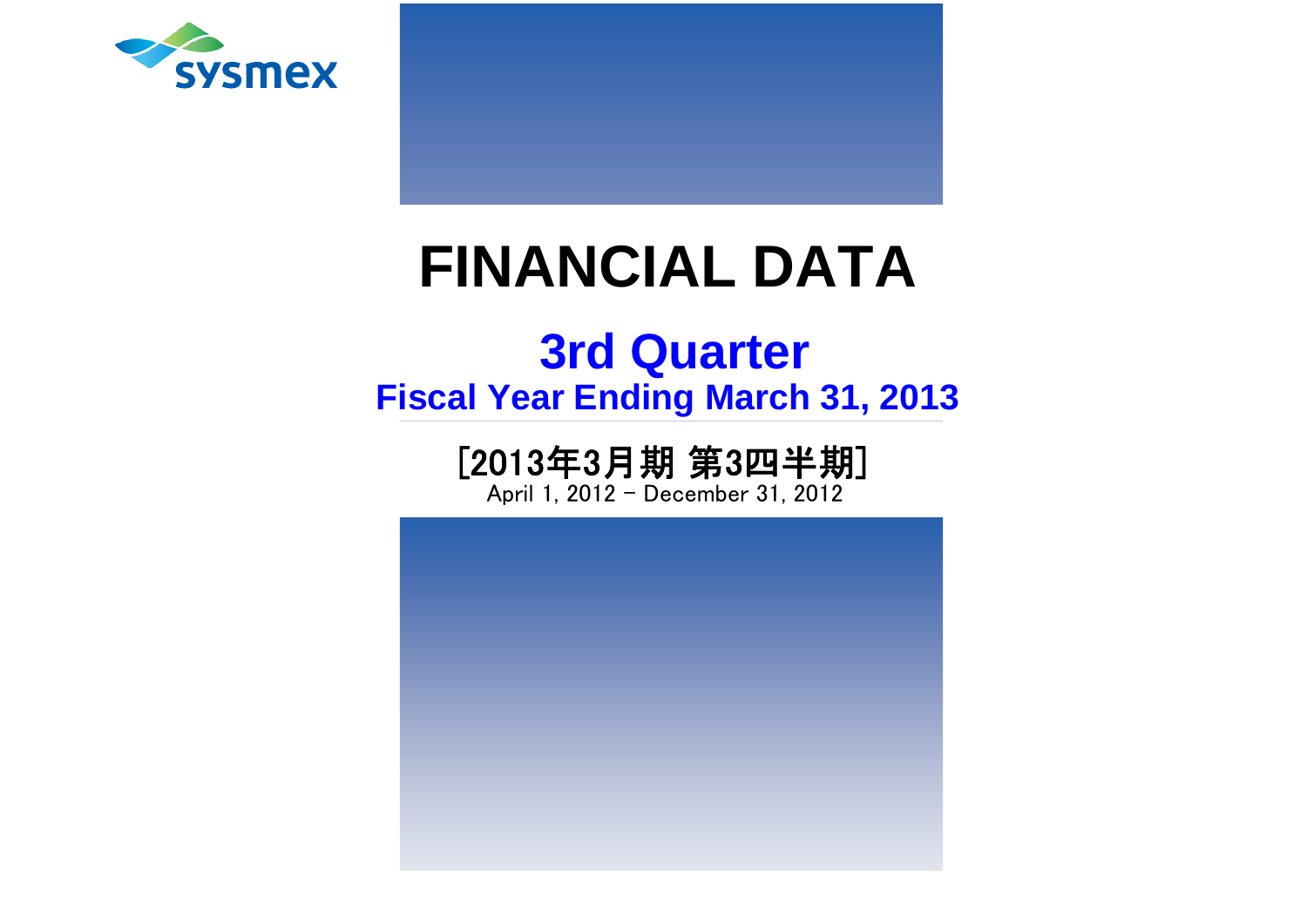| ▫                 |                                                                                                                                       |    |
|-------------------|---------------------------------------------------------------------------------------------------------------------------------------|----|
|                   |                                                                                                                                       |    |
| <連結データ>           | $<$ Consolidated Data $>$                                                                                                             |    |
| 連結決算概要            | <b>Financial Summary (Consolidated)</b>                                                                                               |    |
| 連結貸借対照表           | <b>Consolidated Balance Sheets</b>                                                                                                    | 3  |
| 連結損益計算書           | <b>Consolidated Income Statement</b>                                                                                                  | 5  |
| 連結キャッシュフロ一計算書     | <b>Consolidated Cash Flow Statement</b>                                                                                               | 6  |
| 地域別・事業別・品目別売上高    | Net Sales by Destination, Business and Product Type <b>8</b>                                                                          |    |
| 地域別・事業別売上高        | <b>Net Sales by Destination and Business</b>                                                                                          | 9  |
| 地域別·品目別売上高        | Net Sales by Destination and Product Type                                                                                             | 12 |
| 所在地別売上高および営業利益の状況 | Net Sales and Operating Income (Loss) by Geographical Region<br>(Net Sales and Operating Income (Loss) of Subsidiaries in the Region) | 13 |

**CONTENTS** 

目次

| <単独データ>  | $\le$ Non-consolidated Data $>$    |    |
|----------|------------------------------------|----|
| 主要単独財務指標 | Non-Consolidated Financial Summary | 14 |

| <関連データ>      | $\leq$ Associated Data $>$                      |     |  |  |  |  |  |  |
|--------------|-------------------------------------------------|-----|--|--|--|--|--|--|
| 株式情報         | <b>Stock Information</b>                        | 15. |  |  |  |  |  |  |
| 会社概要         | <b>Corporate Data</b>                           | 16  |  |  |  |  |  |  |
| 連結子会社および関連会社 | <b>Consolidated Subsidiaries and Affiliates</b> | 17  |  |  |  |  |  |  |

● 2011年4月1日付で1株を2株に株式分割を実施しました。 ● The shares of shareholders was split two for one on April 1, 2011. ● 2011年3月期第4四半期の連結決算よりシスメックスフィリピン、シスメックスロシアの業績が反 映されています。● At the beginning of 4th quarter of fiscal year ended March 31, 2011, the consolidated figures include the results of Sysmex Philippines Inc and Sysmex RUS LLC. ● 2011年3月期第3四半期の連結決算よりハイフェンバイオメッドの業績が反映されています。 ● At the beginning of 3rd quarter of fiscal year ended March 31, 2011, the consolidated figures include the results of HYPHEN BioMed, SAS. ● 2010年3月期第4四半期の連結決算よりヒタド、シスメックスエスパーニャ、シスメックスベトナ ムの業績が反映されています。● At the beginning of 4th quarter of fiscal year ended March 31, 2010, the consolidated figures include the results of HITADO GmbH, Sysmex Espana S.L., Sysmex Vietnam Company Limited. ● 2010年3月期第1四半期の連結決算よりシスメックスベルギー、シスメックスオランダの業績が反 映されています。● At the beginning of 1st quarter of fiscal year ended March 31, 2010, the consolidated figures include the results of Sysmex Belgium N.V, Sysmex Nederland B.V. ● 2009年3月期第1四半期の連結決算よりシスメックス・ビオメリュー株式会社の業績が反映されて います。● At the beginning of 1st quarter of fiscal year ended March 31, 2009, the consolidated figures include the results of Sysmex bioMerieux Co., Ltd. ● 2007年3月期通期の連結決算よりシスメックスデジタナの業績が反映されています。 ● The consolidated figures for fiscal year ended March 31, 2007 include the results of the annual period of Sysmex Digitana AG. ● 2006年3月期の第1四半期より、一部を除く連結子会社の決算期を親会社に統一しています。 2006年3月期の第1四半期より、 部を除く連結子会社の決算期を親会社に統 しています。● At the beginning of 1st quarter of fiscal year ended March 31, 2006, closing date of most consolidated subsidiaries was changed to be aligned with Sysmex Corporation. ● 2005年11月18日付で1株を2株に株式分割を実施しました。 ● The shares of shareholders was split two for one on November 18, 2005.

#### 本資料のうち、業績見通し等に記載されている各数値は、現在入手可能な情報による判断および 仮定に基づき算出しており、判断や仮定に内在する不確定性および今後の事業運営や内外の状況 変化により、実際の業績等が見通しの数値と大きく異なる可能性があります。

#### Forward-looking Statements

This material contains forward-looking statements about Sysmex Corporation and its group companies (the Sysmex Group). These forward-looking statements are based on current judgments and assumptions of the Sysmex Group in light of the information currently available to it, and involve known and unknown risks, uncertainties and other factors, including but not limited to: global economic conditions, competitive situations and changes in exchange rates. Such risks, uncertainties and other factors may cause our actual results, performance, achievements or financial position to be materially different from any future results, performance, achievements or financial position expressed or implied by these forward-looking statements.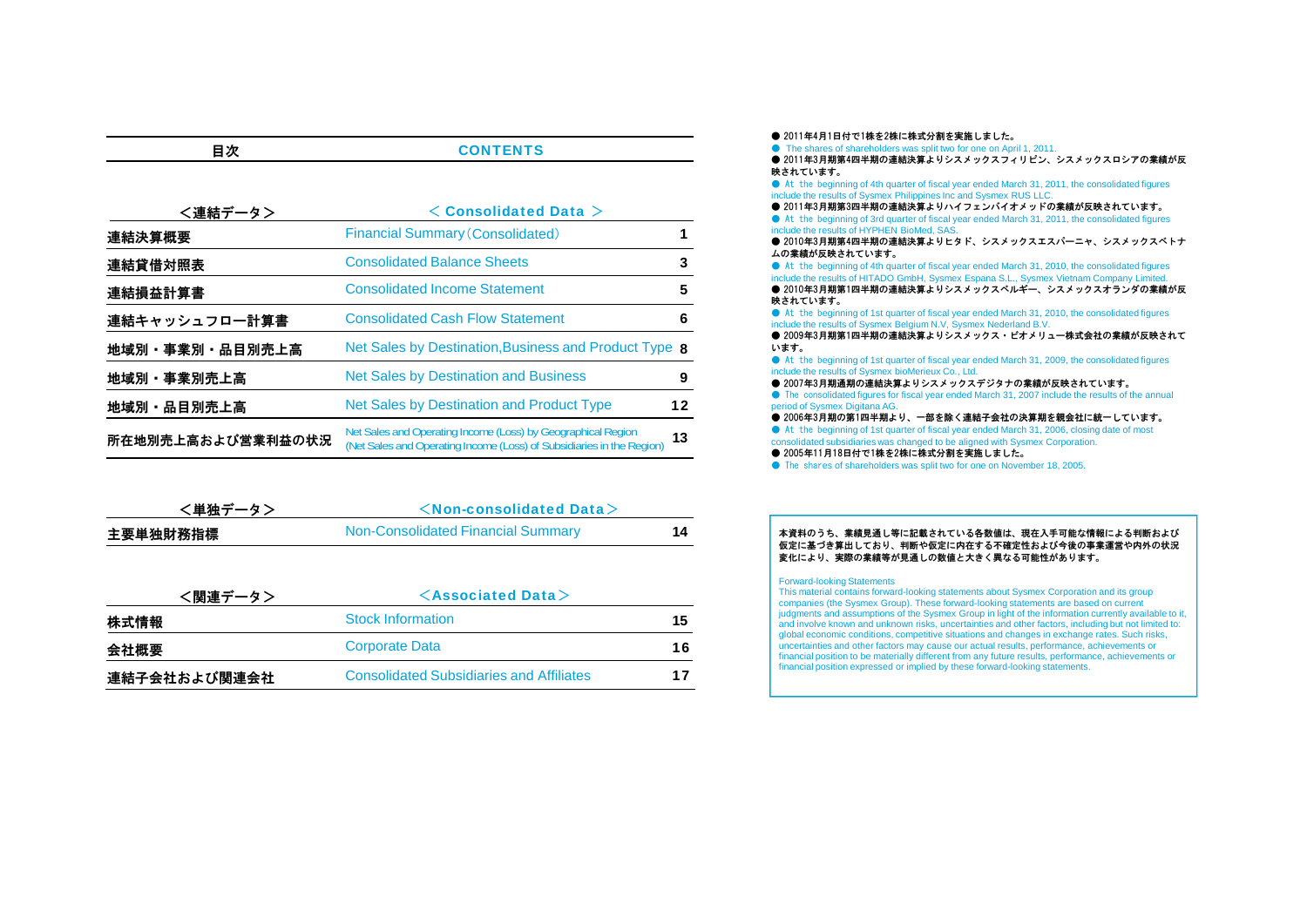# 連結データ

Consolidated Data

## 連結決算概要[第3四半期累計]

## Financial Summary(Consolidated) [3rd Quarter]

|            |                                      |                                  |           |           |           |           |                  | $(Y \text{ million})$ (Ratio: %) |
|------------|--------------------------------------|----------------------------------|-----------|-----------|-----------|-----------|------------------|----------------------------------|
| 項目 Item    |                                      | 決算期 Fiscal Term                  | 2009.3 3Q | 2010.3 30 | 2011.3 3Q | 2012.3 30 | 2013.3 3Q        | 2013.3 通期予想<br>(Forecast)        |
| 売上高        | <b>Net Sales</b>                     | (百万円)<br>$(4$ million)           | 80.636    | 83.162    | 89.712    | 96.913    | 101,383          | 140,000                          |
| 売上総利益      | <b>Gross Profit</b>                  | (百万円)<br>$(4$ million)           | 52.853    | 53.648    | 57.737    | 61.130    | 63.848           | 86,500                           |
| 営業利益       | Operating Income                     | (百万円)<br>$(*$ million)           | 10.088    | 11.132    | 13.449    | 13.654    | 15.192           | 20,000                           |
| 経常利益       | Ordinary Income                      | (百万円)<br>$(4$ million)           | 7,886     | 11.081    | 12,894    | 13.226    | 15,568           | 19,500                           |
| 当期純利益      | Net Income                           | (百万円)<br>$(\frac{2}{3})$ million | 4.611     | 6.741     | 8.031     | 8.584     | 9.518            | 12,100                           |
| 1株当たり当期純利益 | Net Income per Share                 | (円)<br>$(\c{4})$                 | 90.20     | 131.75    | 156.51    | 83.55     | 92.49            | 117.59                           |
| 自己資本当期純利益率 | Return on Equity [ROE]               | (96)                             |           |           |           |           |                  |                                  |
| 売上総利益率     | <b>Gross Profit per Net Sales</b>    | (96)                             | 65.5      | 64.5      | 64.4      | 63.1      | 63.0             | 61.8                             |
| 売上高営業利益率   | Operating Income per Net Sales       | (96)                             | 12.5      | 13.4      | 15.0      | 14.1      | 15.0             | 14.3                             |
| 売上高経常利益率   | <b>Ordinary Income per Net Sales</b> | (96)                             | 9.8       | 13.3      | 14.4      | 13.6      | 15.4             | 13.9                             |
| 売上高当期純利益率  | Net Income per Net Sales             | (96)                             | 5.7       | 8.1       | 9.0       | 8.9       | 9.4 <sub>1</sub> | 8.6                              |

| 項目 Item     |                              |       | 決算期 Fiscal Term         | 2009.3 30 | 2010.3 3Q | 2011.3 3Q | 2012.3 30 | 2013.3 30 | 増減<br>(Variance) |
|-------------|------------------------------|-------|-------------------------|-----------|-----------|-----------|-----------|-----------|------------------|
| 資本金         | <b>Capital Stock</b>         | (百万円) | $(*$ million)           | 8.685     | 8.751     | 8.997     | 9.136     | 9.471     | 335              |
| 自己株控除後期末株式数 | Number of Shares Outstanding | (千株)  | (thousand shares)       | 51.145.5  | 51.213.1  | 51.338.5  | 102.773.5 | 103.010.9 | 237.4            |
| 純資産         | <b>Net Assets</b>            | (百万円) | $(\frac{2}{3})$ million | 79.850    | 84.476    | 89.085    | 96.099    | 110.971   | 14.872           |
| 総資産         | <b>Total Assets</b>          | (百万円) | $(4$ million)           | 118.521   | 120.248   | 121.437   | 130.9451  | 152.869   | 21.924           |
| 自己資本比率      | <b>Equity Ratio</b>          | (96)  |                         | 66.8      | 69.6      | 72.7      | 72.9      | 72.2      | $\triangle$ 0.7  |
| 1株当たり純資産    | Net Assets per Share         | (円)   |                         | .548.19   | .634.10   | .720.84   | 928.58    | 1,071.61  | 143.03           |

|                  |                                                            | 決算期 Fisc                | 2009.3 3Q         | $\mid$ 2010.3 3Q $\mid$ 2011.3 3Q $\mid$ 2012.3 3Q |                   |                   | 2013.3 3Q         |
|------------------|------------------------------------------------------------|-------------------------|-------------------|----------------------------------------------------|-------------------|-------------------|-------------------|
| 項目 Item          |                                                            |                         |                   |                                                    |                   |                   |                   |
| 営業活動によるキャッシュ・フロー | Net Cash Provided by (Used in) Operating Activities        | ;(百万円) (\ million)      | 7.461             | 13.560                                             | 10.999            | 9.955             | 16.664            |
| 投資活動によるキャッシュ・フロー | Net Cash Provided by (Used in) Investment Activities (百万円) | $(\frac{1}{2})$ million | $\triangle$ 9.634 | $\triangle$ 4.177                                  | $\triangle$ 6.154 | $\triangle$ 7.754 | $\triangle$ 9.445 |
| 財務活動によるキャッシュ・フロー | Net Cash Provided by (Used in) Financing Activities        | (百万円) (¥ million)       | 6.310             | $\triangle$ 5.422                                  | $\triangle$ 3.167 | $\triangle$ 2.701 | $\triangle$ 3.464 |
| 現金及び現金同等物の期末残高   | Cash and Cash Equivalents at End of Term                   | (百万円)<br>$(*)$ million) | 12.342            | 13.195                                             | 14.491            | 17.791            | 26.435            |

●通期予想は、2012年11月に修正したものです。 ●Business forecast was revised in November 2012.

(百万円) (構成比:%)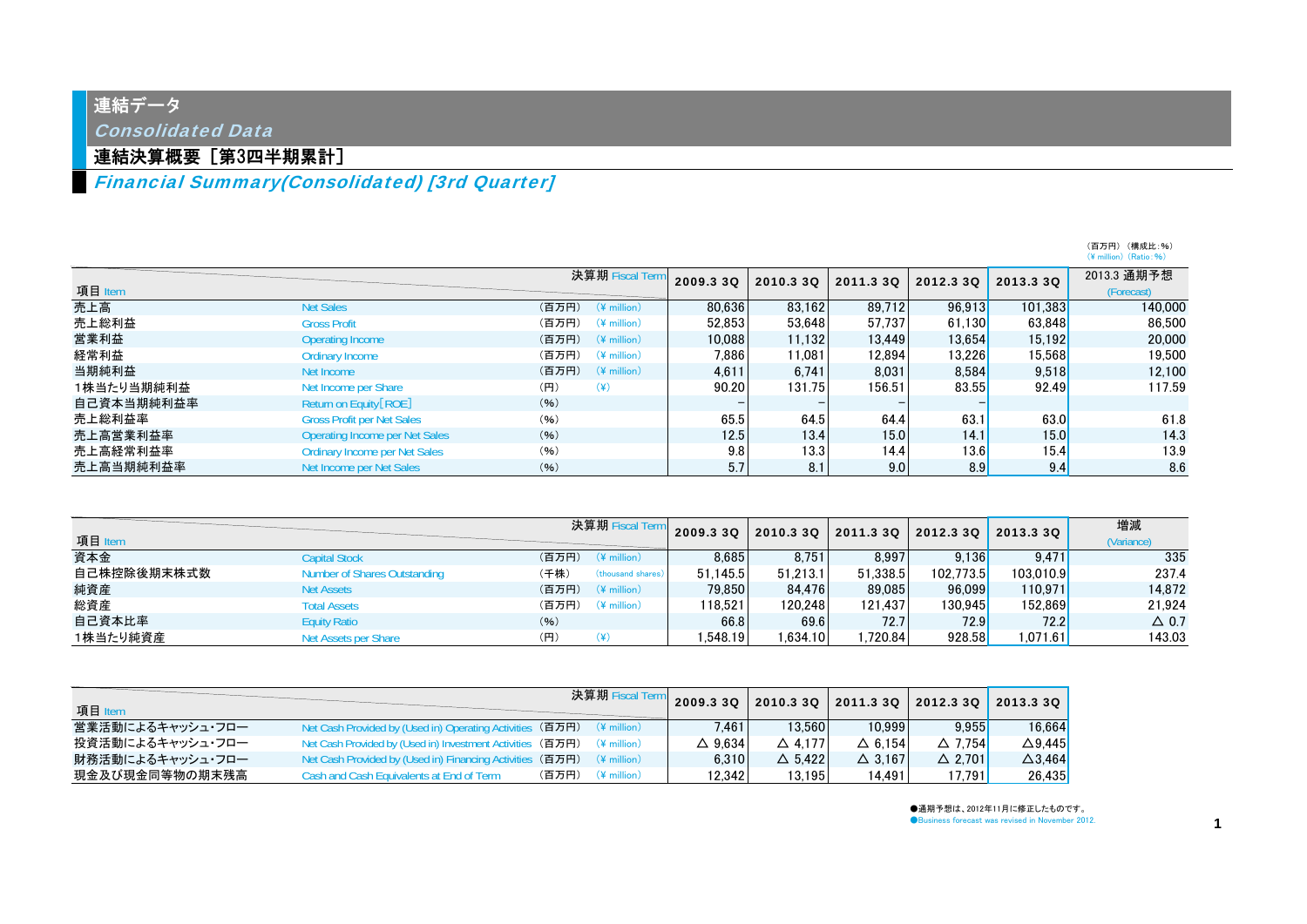# ■ 換算レート (通期実績)

**Average Exchange Rates (Annual)** 

|              |     |     | 決算期 Fisc |       | 2009.3 F.Y. 2010.3 F.Y. 2011.3 F.Y. 2012.3 F.Y. |       |       | 2013.3 通期予想<br>(Forecast) |
|--------------|-----|-----|----------|-------|-------------------------------------------------|-------|-------|---------------------------|
| <b>USFJL</b> | USD | (円) |          | 100.5 | 92.9                                            | 85.7  | 79.1  | 80.0                      |
| ユーロ          | EUR | (円) | ω١       | 143.5 | 131.2                                           | 113.1 | 109.0 | 102.9                     |
| 元            | CNY | (円) |          | 14.6  | 13.6                                            | 12.8  | 12.4  | 12.6                      |
| シンガポールドル     | SGD | (円) | د د ۱    | 70.1  | 65.1                                            | 64.3  | 63.   | 64.5                      |

換算レート(期中平均)

Average Exchange Rates (Periods)

| 項目 Item      |     |     | 決算期 Fiscal Te | 2009.3 3Q | 2010.3 3Q | 2011.3 3Q | 2012.3 3Q | 2013.3 3Q |
|--------------|-----|-----|---------------|-----------|-----------|-----------|-----------|-----------|
| <b>USFIL</b> | USD | (円) |               | 102.8     | 93.6      | 86.8      | 79.0      | 80.0      |
| ユーロ          | EUR | (円) | '¥`           | 150.7     | 133.0     | 113.3     | 110.6     | 102.2     |
| 元            | CNY | (円) | '¥`           | 14.9      | 13.7      | 12.9      | 12.3      | 12.7      |
| シンガポールドル     | SGD | (円) |               | 72.8      | 65.2      | 64.3      | 63.2      | 64.3      |

## ■設備投資の状況

**Capital Expenditure** 

| 項目 Item    |                                          | 決算期 Fiscal Te                    | 2009.3 3Q | 2010.3 3Q | 2011.3 30 | 2012.3 30 | 2013.3 3Q | 2013.3 通期予想<br>(Forecast) |
|------------|------------------------------------------|----------------------------------|-----------|-----------|-----------|-----------|-----------|---------------------------|
| 設備投資       | <b>Capital Expenditure</b>               | (百万円)<br>$(*)$ million           | 7.990     | 2,533     | 4.062     | 4.517     | 6.796     | 12,600                    |
| 減価償却費      | <b>Depreciation and Amortization</b>     | (百万円)<br>$(*)$ million)          | 5,551     | 5.149     | 5.076     | 5.260     | 5.775     | 7,300                     |
| 研究開発費      | <b>R&amp;D Expenditure</b>               | (百万円)<br>$(\frac{2}{3})$ million | 7.575     | 8.123     | 9.180     | 8.874     | 8.872     | 12.500                    |
| 研究開発費対売上比率 | <b>R&amp;D Expenditure per Net Sales</b> | (96)                             | 9.4       | 9.8       | 10.7      | 9.2       | 8.8       | 8.9                       |

●通期予想は、2012年11月に修正したものです。 ●Business forecast was revised in November 2012.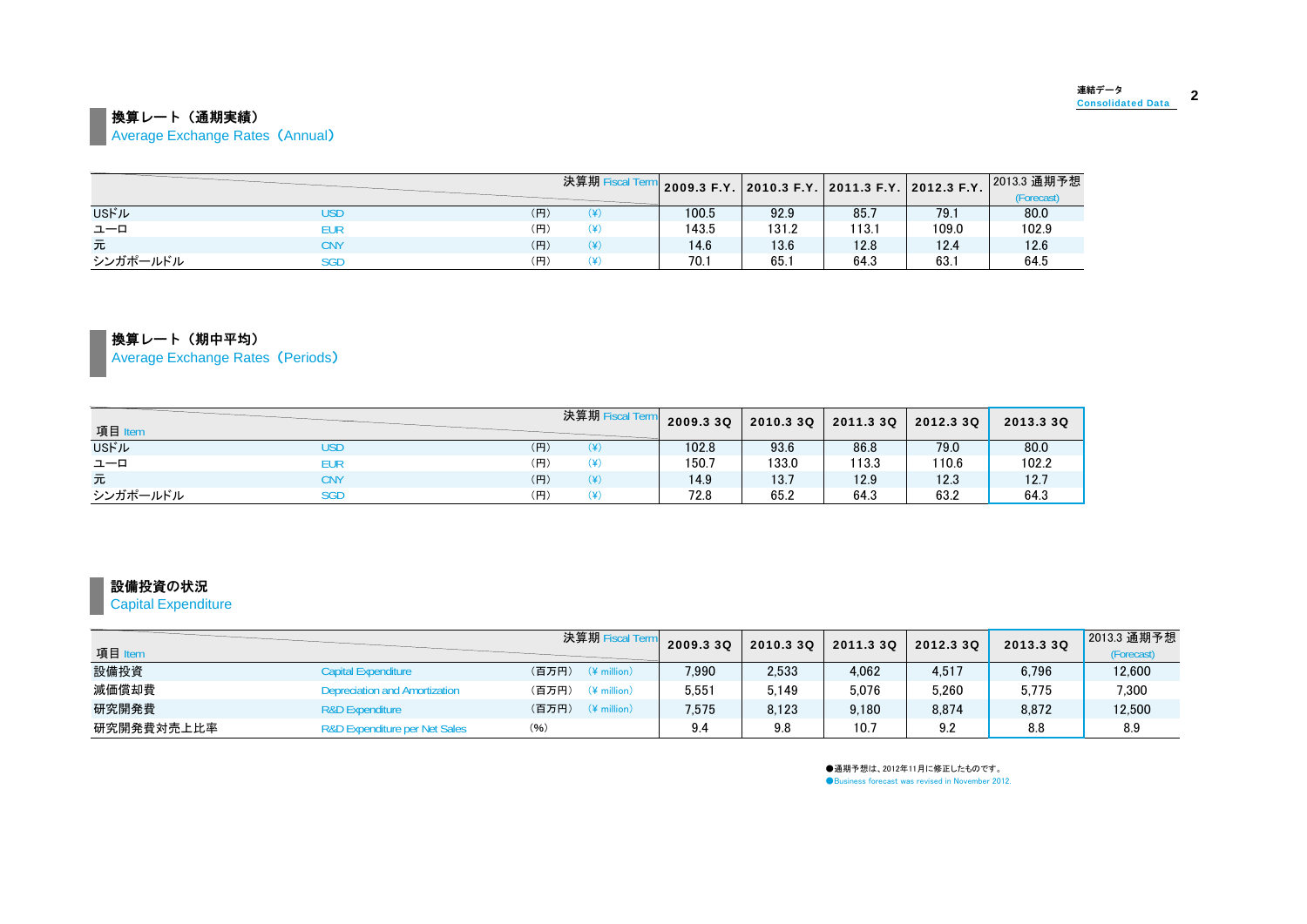# 連結貸借対照表 [第3四半期 期末]

連結データ**Consolidated Data** 

### Consolidated Balance Sheets [3rd Quarter] (As of December 31, 2012)

#### 資産の部

Assets Section

|                |                                        | 2009.3 30       |       | 2010.3 30       |       | 2011.3 30       |       | 2012.3 30       |                 | 2013.3 3Q     |                 | 増減              |
|----------------|----------------------------------------|-----------------|-------|-----------------|-------|-----------------|-------|-----------------|-----------------|---------------|-----------------|-----------------|
| 項目 Item        |                                        |                 | $\%$  |                 | $\%$  |                 | $\%$  |                 | %               |               | $\%$            | (Variance)      |
| 流動資産           | <b>Current Assets</b>                  | 67.622          | 57.1  | 70.883          | 58.9  | 72.756          | 59.9  | 81.935          | 62.6            | 97.146        | 63.5            | 15,211          |
| 現金及び預金         | <b>Cash and Deposits</b>               | 9.458           | 8.0   | 13.203          | 11.0  | 14.520          | 12.0  | 17.326          | 13.2            | 25.955        | 17.0            | 8.629           |
| 受取手形及び売掛金      | Notes and Accounts Receivable-trade    | 32.101          | 27.1  | 29.289          | 24.4  | 29.638          | 24.4  | 31.504          | 24.1            | 33.500        | 21.9            | 1,996           |
| リース債権及びリース投資資産 | <b>Lease Investment Assets</b>         | 622             | 0.5   | 1.012           | 0.8   | 1.504           | 1.2   | 2.370           | 1.8             | 2.883         | 1.9             | 513             |
| 有価証券           | <b>Marketable Securities</b>           | 104             | 0.1   | 133             | 0.1   | 166             | 0.1   | 684             | 0.5             | 591           | 0.4             | $\triangle$ 93  |
| たな卸資産          | <b>Inventories</b>                     | 18,342          | 15.5  | 20.371          | 16.9  | 19.477          | 16.0  | 23.076          | 17.6            | 26,744        | 17.5            | 3.668           |
| 繰延税金資産         | <b>Deferred Tax Assets</b>             | 4,600           | 3.9   | 4.900           | 4.1   | 4.871           | 4.0   | 4.950           | 3.8             | 5.076         | 3.3             | 126             |
| 前払費用           | <b>Prepaid Expenses</b>                | 915             | 0.8   | 965             | 0.8   | 899             | 0.7   | 1.033           | 0.8             | 1.260         | 0.8             | 227             |
| 短期貸付金          | <b>Short-term Loans Receivable</b>     | 2               | 0.0   |                 |       |                 |       |                 |                 |               |                 |                 |
| その他            | <b>Others</b>                          | 2.005           | 1.7   | 1.431           | 1.2   | 2.039           | 1.7   | 1.341           | 1.0             | 1.599         | 1.0             | 258             |
| 貸倒引当金          | <b>Allowance for Doubtful Accounts</b> | $\triangle$ 530 |       | $\triangle$ 424 |       | $\triangle$ 360 |       | $\triangle$ 350 | $\triangle$ 0.3 | $\Delta$ 466  | $\triangle$ 0.3 | $\Delta$ 116    |
| 固定資産           | <b>Noncurrent Assets</b>               | 50,899          | 42.9  | 49,365          | 41.1  | 48,680          | 40.1  | 49,010          | 37.4            | 55,723        | 36.5            | 6.713           |
| 有形固定資産         | <b>Property, Plant and Equipment</b>   | 36,612          | 30.9  | 35.886          | 29.8  | 35.170          | 29.0  | 37.201          | 28.4            | 43.942        | 28.7            | 6.741           |
| 建物及び構築物        | <b>Buildings and Structures</b>        | 16,476          | 13.9  | 15,938          | 13.3  | 15,346          | 12.6  | 15,459          | 11.8            | 18,174        | 11.9            | 2,715           |
| 機械装置及び運搬具      | Machinery, Equipment and Vehicles, Net | 4,197           | 3.5   | 2.544           | 2.1   | 2,146           | 1.8   | 2.290           | 1.7             | 2,826         | 1.8             | 536             |
| 工具、器具及び備品      | Tools, Furniture and Fixtures, Net     | 4,476           | 3.8   | 7.264           | 6.0   | 8.040           | 6.6   | 8.496           | 6.5             | 11.082        | 7.2             | 2,586           |
| 土地             | Land                                   | 7,896           | 6.7   | 7.897           | 6.6   | 7,889           | 6.5   | 8,889           | 6.8             | 9,996         | 6.5             | 1,107           |
| リース資産          | Lease Assets, Net                      | 3,286           | 2.8   | 2,052           | 1.7   | 1,247           | 1.0   | 645             | 0.5             | 512           | 0.3             | $\Delta$ 133    |
| 建設仮勘定          | <b>Construction in Progress</b>        | 278             | 0.2   | 190             | 0.2   | 499             | 0.4   | 1,420           | 1.1             | 1,350         | 0.9             | $\triangle$ 70  |
| 無形固定資産         | <b>Intangible Assets</b>               | 5,272           | 4.4   | 6.046           | 5.0   | 6.380           | 5.3   | 6.985           | 5.3             | 6.483         | 4.2             | $\triangle$ 502 |
| のれん            | Goodwill                               | 1,097           | 0.9   | 1.490           | 1.2   | 1.955           | 1.6   | 2.390           | 1.8             | 1.711         | 1.1             | $\triangle$ 679 |
| ソフトウェア         | <b>Software</b>                        | 3,928           | 3.3   | 4.310           | 3.6   | 4.188           | 3.4   | 4,356           | 3.3             | 4,327         | 2.8             | $\triangle$ 29  |
| その他            | <b>Others</b>                          | 246             | 0.2   | 244             | 0.2   | 236             | 0.2   | 238             | 0.2             | 444           | 0.3             | 206             |
| 投資その他の資産       | <b>Investments and Other Assets</b>    | 9,014           | 7.6   | 7.431           | 6.2   | 7.129           | 5.9   | 4.824           | 3.7             | 5,296         | 3.5             | 472             |
| 投資有価証券         | <b>Investment Securities</b>           | 3,256           | 2.7   | 3.295           | 2.7   | 3.083           | 2.5   | 2,824           | 2.2             | 3.118         | 2.0             | 294             |
| 長期貸付金          | Long-term Loans Receivable             | 3               | 0.0   | 29              | 0.0   | 29              | 0.0   | 39              | 0.0             | 40            | 0.0             |                 |
| 長期前払費用         | <b>Long-term Prepaid Expenses</b>      | 139             | 0.1   | 271             | 0.2   | 280             | 0.2   | 282             | 0.2             | 316           | 0.2             | 34              |
| 投資不動産          | <b>Real Estate for Investment</b>      | 2,116           | 1.8   | 2.102           | 1.7   | 2.101           | 1.7   |                 |                 |               |                 |                 |
| 前払年金費用         | <b>Prepaid Pension Cost</b>            |                 | 0.0   |                 |       |                 |       |                 |                 |               |                 |                 |
| その他            | <b>Others</b>                          | 3,276           | 2.8   | 1.610           | 1.3   | 1.545           | 1.3   | 1.586           | 1.2             | 1.705         | 1.1             | 119             |
| 繰延税金資産         | <b>Deferred Tax Assets</b>             | 220             | 0.2   | 125             | 0.1   | 91              | 0.1   | 90              | 0.1             | 119           | 0.1             | 29              |
| 貸倒引当金          | <b>Allowance for Doubtful Accounts</b> | $\triangle$ 3   |       | $\triangle$ 3   |       | $\triangle$ 3   |       |                 |                 | $\triangle 3$ | 0.0             | $\triangle 3$   |
| 資産合計           | <b>Total Assets</b>                    | 118,521         | 100.0 | 120,248         | 100.0 | 121,437         | 100.0 | 130,945         | 100.0           | 152,869       | 100.0           | 21,924          |

(百万円) (構成比:%)

(\ million) (Ratio:%)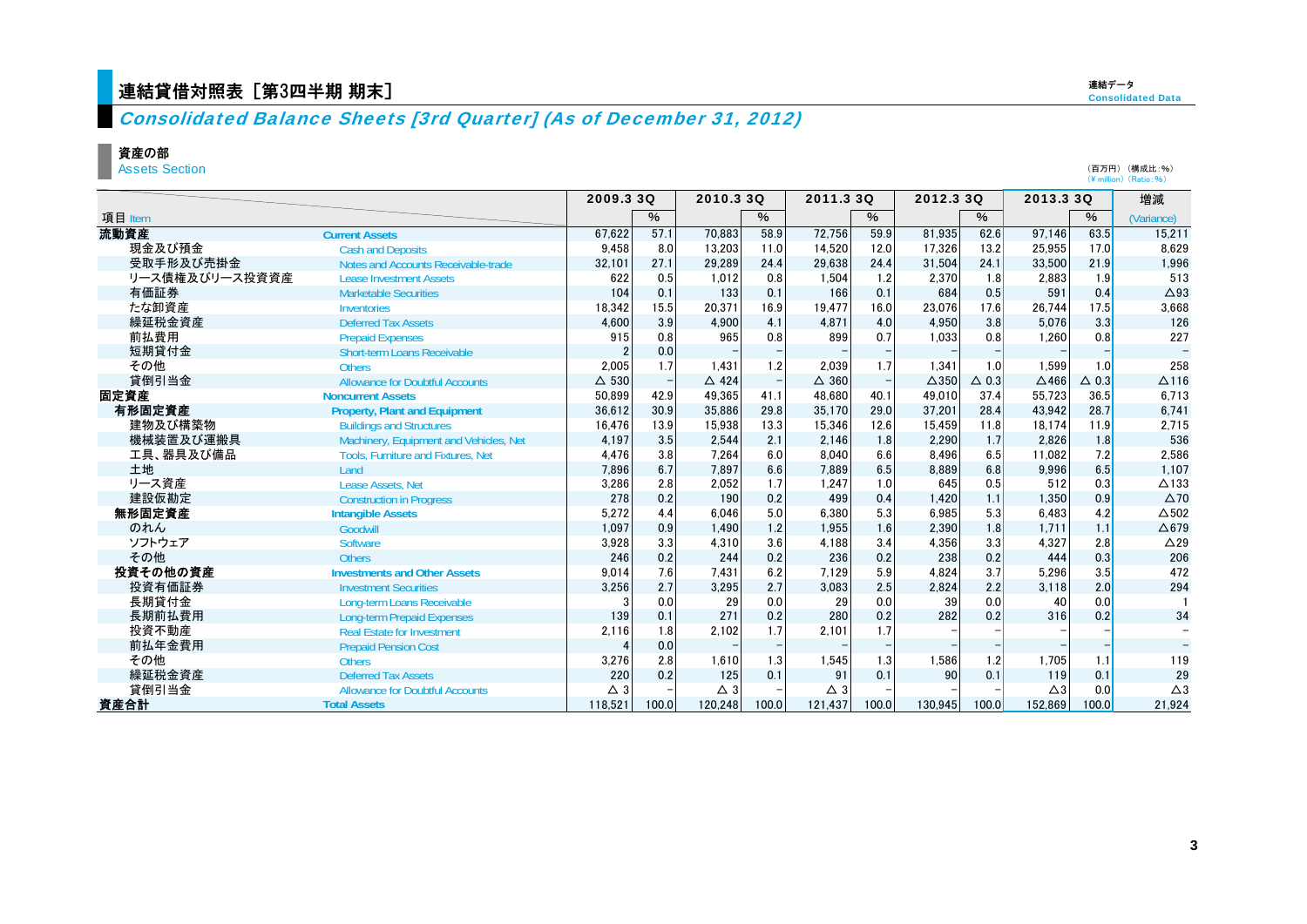#### 負債・純資産の部 Liabilities and Net Assets

|              |                                                       |                |       |                 |       |                 |              |                 |              |                   |                    | (百万円) (構成比:%)<br>(¥ million) (Ratio: %) |
|--------------|-------------------------------------------------------|----------------|-------|-----------------|-------|-----------------|--------------|-----------------|--------------|-------------------|--------------------|-----------------------------------------|
|              | 決算期 Fiscal Term                                       | 2009.3 3Q      |       | 2010.3 30       |       | 2011.3 3Q       |              | 2012.3 30       |              | 2013.3 3Q         |                    | 増減                                      |
| 項目 Item      |                                                       |                | $\%$  |                 | $\%$  |                 | $\%$         |                 | $\%$         |                   | $\%$               | (Variance)                              |
| 流動負債         | <b>Current Liabilities</b>                            | 33.444         | 28.2  | 31.235          | 26.0  | 27.947          | 23.0         | 30.573          | 23.3         | 34.706            | 22.7               | 4.133                                   |
| 支払手形及び買掛金    | Notes and Accounts Payable-trade                      | 11,075         | 9.3   | 10,265          | 8.5   | 10,758          | 8.9          | 12,232          | 9.3          | 13,453            | 8.8                | 1,221                                   |
| 短期借入金        | <b>Short-term Loans Payable</b>                       | 6.149          | 5.2   | 4.426           | 3.7   | 438             | 0.4          | 1,002           | 0.8          |                   | 0.0                | $\Delta$ 998                            |
| リース債務        | <b>Current Portion of Lease Obligations</b>           | 1,520          | 1.3   | 1.358           | 1.1   | 647             | 0.5          | 309             | 0.2          | 76                | 0.0                | $\triangle$ 233                         |
| 未払法人税等       | <b>Income Taxes Pavable</b>                           | 948            | 0.8   | 1.702           | 1.4   | 2.356           | 1.9          | 1.612           | 1.2          | 2.099             | 1.4                | 487                                     |
| 繰延税金負債       | <b>Deferred Tax Liabilities</b>                       |                | 0.0   |                 | 0.0   |                 |              |                 |              |                   | 0.0                | $\Omega$                                |
| 未払費用         | <b>Accrued Expenses</b>                               | 3,782          | 3.2   | 4.099           | 3.4   | 3.855           | 3.2          | 4,292           | 3.3          | 5.537             | 3.6                | 1,245                                   |
| 賞与引当金        | <b>Provision for Bonuses</b>                          | 2,506          | 2.1   | 1.601           | 1.3   | 1.869           | 1.5          | 2,107           | 1.6          | 2,201             | 1.4                | 94                                      |
| 役員賞与引当金      | <b>Provision for Directors' Bonuses</b>               | 140            | 0.1   | 109             | 0.1   | 169             | 0.1          | 184             | 0.1          | 179               | 0.1                | $\Delta 5$                              |
| 製品保証引当金      | <b>Provision for Product Warranties</b>               | 150            | 0.1   | 122             | 0.1   | 124             | 0.1          | 110             | 0.1          | 128               | 0.1                | 18                                      |
| その他          | <b>Others</b>                                         | 7,166          | 6.0   | 7,548           | 6.3   | 7,727           | 6.4          | 8,720           | 6.7          | 11,025            | 7.2                | 2,305                                   |
| 固定負債         | <b>Noncurrent Liabilities</b>                         | 5,226          | 4.4   | 4,535           | 3.8   | 4,404           | 3.6          | 4,272           | 3.3          | 7.191             | 4.7                | 2,919                                   |
| 長期借入金        | Long-term Loans Pavable                               |                | 0.0   |                 | 0.0   | 9               |              | 5               |              |                   | 0.0                | $\Delta$ 4                              |
| リース債務        | <b>Lease Obligations</b>                              | 2,150          | 1.8   | 1.074           | 0.9   | 628             | 0.5          | 264             | 0.2          | 247               | 0.2                | $\Delta$ 17                             |
| 繰延税金負債       | <b>Deferred Tax Liabilities</b>                       | 550            | 0.5   | 995             | 0.8   | 897             | 0.7          | 1.212           | 0.9          | 2,251             | 1.5                | 1.039                                   |
| 退職給付引当金      | <b>Provision for Retirement Benefits</b>              | 224            | 0.2   | 679             | 0.6   | 862             | 0.7          | 1,116           | 0.9          | 1.607             | 1.1                | 491                                     |
| 役員退職慰労引当金    | <b>Provision for Directors' Retirement Benefits</b>   | 196            | 0.2   | 160             | 0.1   | 160             | 0.1          | 160             | 0.1          | 160               | 0.1                | $\Omega$                                |
| その他          | <b>Others</b>                                         | 2,098          | 1.8   | 1.623           | 1.3   | 1.845           | 1.5          | 1,513           | 1.2          | 2.923             | 1.9                | 1,410                                   |
| 負債合計         | <b>Total Liabilities</b>                              | 38.670         | 32.6  | 35,771          | 29.7  | 32.351          | 26.6         | 34,846          | 26.6         | 41,897            | 27.4               | 7.051                                   |
| 株主資本         | <b>Shareholders' Equity</b>                           | 81,233         | 68.5  | 85.494          | 71.1  | 93,968          | 77.4         | 103,020         | 78.7         | 112,926           | 73.9               | 9,906                                   |
| 資本金          | <b>Capital Stock</b>                                  | 8,685          | 7.3   | 8.751           | 7.3   | 8.997           | 7.4          | 9.136           | 7.0          | 9.471             | 6.2                | 335                                     |
| 資本剰余金        | <b>Capital Surplus</b>                                | 13,623         | 11.5  | 13,690          | 11.4  | 13,936          | 11.5         | 14,076          | 10.8         | 14.411            | 9.4                | 335                                     |
| 利益剰余金        | <b>Retained Earnings</b>                              | 59.120         | 49.9  | 63.253          | 52.6  | 71.281          | 58.7         | 80.061          | 61.1         | 89.299            | 58.4               | 9,238                                   |
| 自己株式         | <b>Treasury Stock</b>                                 | $\Delta$ 196   |       | $\triangle$ 200 |       | $\triangle$ 247 | $\Delta$ 0.2 | $\triangle$ 255 | $\Delta$ 0.2 | $\Delta$ 256      | $\Delta$ 0.2       | $\Delta$ 1                              |
| その他の包括利益累計額  | <b>Other Comprehensive Income</b>                     | $\Delta$ 2,050 |       | $\Delta$ 1,806  |       | $\Delta$ 5,622  | $\Delta$ 4.6 | $\Delta$ 7,586  | $\Delta$ 5.8 | $\Delta$ 2,539    | $\Delta$ 1.7       | 5,047                                   |
| その他有価証券評価差額金 | Valuation Difference on Available-for-sale Securities | $\triangle$ 44 |       | 265             | 0.2   | 163             | 0.1          | 135             | 0.1          | 365               | 0.2                | 230                                     |
| 繰延ヘッジ損益      | Deferred Gains or Losses on Hedges                    |                |       | $\triangle 8$   |       | 17              | 0.0          |                 | 0.0          | $\Delta$ 10       | 0.0                | $\Delta$ 11                             |
| 為替換算調整勘定     | <b>Foreign Currency Translation Adjustments</b>       | $\Delta$ 2.006 |       | $\Delta$ 2.063  |       | $\Delta$ 5,804  | $\Delta$ 4.8 | $\Delta$ 7,723  | $\Delta$ 5.9 | $\triangle$ 2.893 | $\Delta$ 1.9       | 4.830                                   |
| 新株予約権        | <b>Subscription Rights to Shares</b>                  | 577            | 0.5   | 685             | 0.6   | 615             | 0.5          | 564             | 0.4          | 436               | 0.3                | $\Delta$ 128                            |
| 少数株主持分       | <b>Minority Interests</b>                             | 89             | 0.1   | 103             | 0.1   | 124             | 0.1          | 102             | 0.1          | 147               | 0.1                | 45                                      |
| 純資産合計        | <b>Total Net Assets</b>                               | 79,850         | 67.4  | 84,476          | 70.3  | 89,085          | 73.4         | 96,099          | 73.4         | 110,971           | 72.6               | 14,872                                  |
| 負債·純資産合計     | <b>Total Liabilities and Net Assets</b>               | 118.521        | 100.0 | 120.248         | 100.0 | 121.437         | 100.0        | 130.945         | 100.0        | 152.869           | 100.0 <sup>1</sup> | 21.924                                  |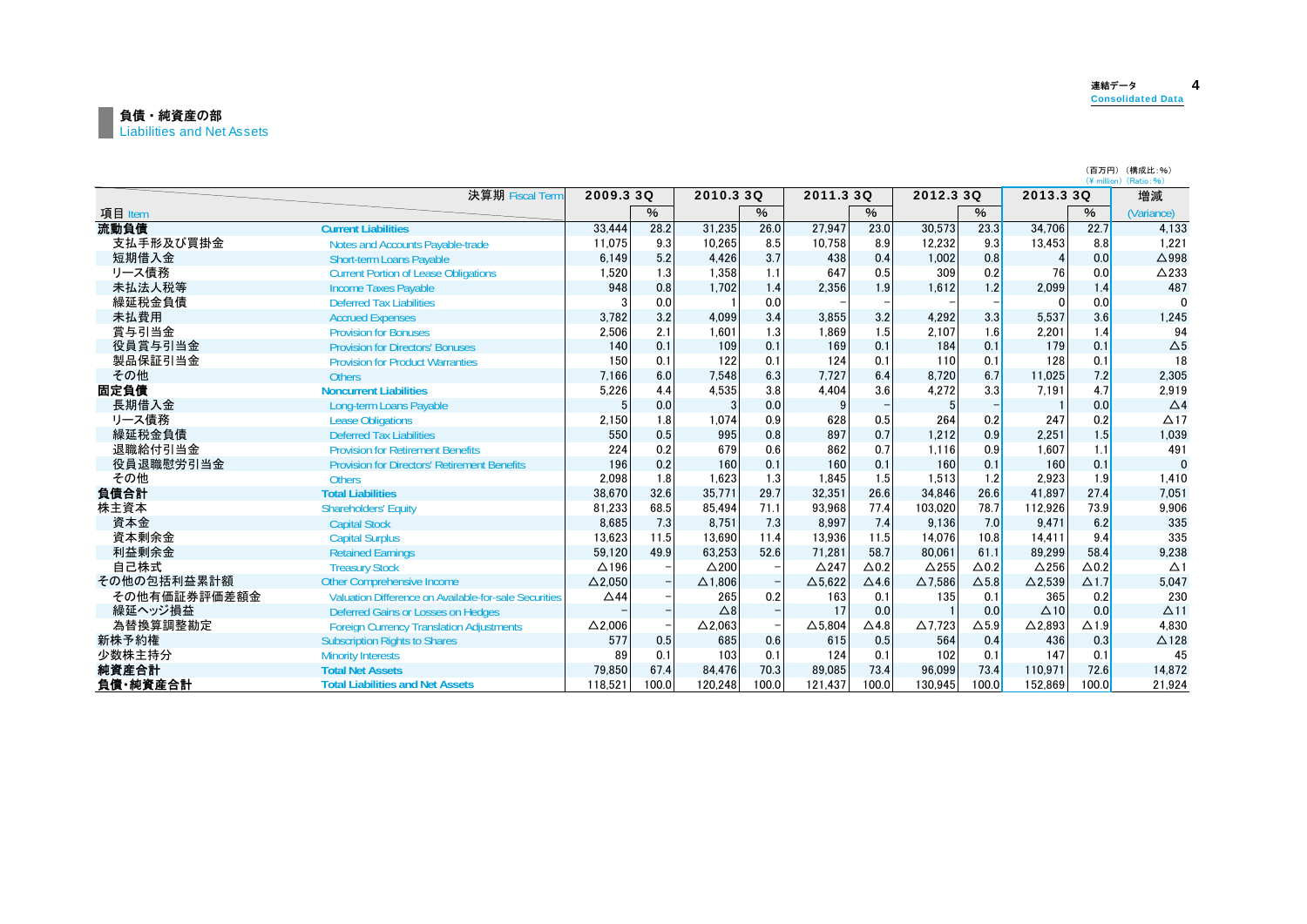# <mark>連結損益計算書[第3四半期累計]</mark>

# Consolidated Income Statement [3rd Quarter]

| (百万円) (構成比:%)                                |
|----------------------------------------------|
| $(\frac{2}{3})$ million $(\text{Ratio}: 96)$ |

|                     | 決算期 Fiscal Term                                                                        | 2009.3 3Q       |       | 2010.3 3Q |               | 2011.3 3Q      |       | 2012.3 3Q       |               | 2013.3 3Q |                          |
|---------------------|----------------------------------------------------------------------------------------|-----------------|-------|-----------|---------------|----------------|-------|-----------------|---------------|-----------|--------------------------|
| 項目 Item             |                                                                                        |                 | $\%$  |           | $\frac{0}{6}$ |                | $\%$  |                 | $\frac{0}{6}$ |           | $\%$                     |
| 売上高                 | <b>Net Sales</b>                                                                       | 80.636          | 100.0 | 83.162    | 100.0         | 89.712         | 100.0 | 96.913          | 100.0         | 101.383   | 100.0                    |
| 売上原価                | <b>Cost of Sales</b>                                                                   | 27,783          | 34.5  | 29,514    | 35.5          | 31,975         | 35.6  | 35,782          | 36.9          | 37,534    | 37.0                     |
| 売上総利益               | <b>Gross Profit</b>                                                                    | 52.853          | 65.5  | 53.648    | 64.5          | 57.737         | 64.4  | 61,130          | 63.1          | 63.848    | 63.0                     |
| 販売費及び一般管理費          | Selling, General and Administrative                                                    | 42.764          | 53.0  | 42.515    | 51.1          | 44.287         | 49.4  | 47.475          | 49.0          | 48.656    | 48.0                     |
| 営業利益                | Operating Income                                                                       | 10.088          | 12.5  | 11.132    | 13.4          | 13.449         | 15.0  | 13.654          | 14.1          | 15.192    | 15.0                     |
| 営業外収益               | <b>Non-Operating Income</b>                                                            | 751             | 0.9   | 645       | 0.8           | 902            | 1.0   | 576             | 0.6           | 487       | 0.5                      |
| 受取利息及び配当金           | <b>Interest and Dividend Income</b>                                                    | 157             | 0.2   | 127       | 0.2           | 138            | 0.2   | 153             | 0.2           | 134       | 0.1                      |
| 受取ロイヤルティ            | <b>Royalty Income</b>                                                                  | 28              | 0.0   | 23        | 0.0           |                |       |                 |               |           |                          |
| 投資不動産収入             | Income from Investment Real Estate                                                     | 288             | 0.4   | 288       | 0.3           | 295            | 0.3   | 211             |               |           |                          |
| 業務提携契約一時金           | Initial Payment under Business Collaboration Agreement                                 |                 |       |           |               | 214            | 0.2   |                 |               |           |                          |
| 助成金                 | Subsidize revenue                                                                      |                 |       |           |               |                |       |                 |               | 171       | 0.2                      |
| 持分法による投資利益          | <b>Equity in Earnings of Affiliates</b>                                                |                 |       |           |               |                |       |                 |               |           |                          |
| 為替差益                | Foreign Exchange Gain                                                                  |                 |       |           |               |                |       |                 |               | 91        | 0.1                      |
| その他                 | <b>Others</b>                                                                          | 276             | 0.3   | 205       | 0.2           | 254            | 0.3   | 210             |               | 90        | 0.1                      |
| 営業外費用               | <b>Non-Operating Expenses</b>                                                          | 2,953           | 3.7   | 696       | 0.8           | 1.457          | 1.6   | 1.004           | 1.0           | 111       | 0.1                      |
| 支払利息及び割引料           | <b>Interest Expenses</b>                                                               | 318             | 0.4   | 186       | 0.2           | 78             | 0.1   | 76              |               | 46        | 0.0                      |
| 営業権償却               | <b>Amortization of Goodwill</b>                                                        |                 |       |           |               |                |       |                 |               |           | $\overline{\phantom{a}}$ |
| 売上割引                | <b>Sales Discounts</b>                                                                 |                 |       |           |               |                |       |                 |               |           |                          |
| 投資不動産維持費            | Maintenance Cost of Investment Real Estate                                             | 120             | 0.1   | 121       | 0.1           | 112            | 0.1   | 49              |               |           | $\overline{\phantom{0}}$ |
| 為替差損                | <b>Foreign Exchange Loss</b>                                                           | 2,420           | 3.0   | 266       | 0.3           | 1,033          | 1.2   | 751             |               |           |                          |
| その他                 | <b>Others</b>                                                                          | 94              | 0.1   | 121       | 0.1           | 233            | 0.3   | 126             |               | 65        | 0.1                      |
| 経常利益                | <b>Ordinary Income</b>                                                                 | 7.886           | 9.8   | 11,081    | 13.3          | 12,894         | 14.4  | 13,226          | 13.6          | 15,568    | 15.4                     |
| 特別利益                | <b>Extraordinary Profits</b>                                                           | 156             | 0.2   | 61        | 0.1           | 20             | 0.0   | 16              |               | 22        | 0.0                      |
| 投資有価証券売却益           | <b>Gain on Sales of Investment Securities</b>                                          |                 |       |           |               |                |       |                 |               |           |                          |
| 固定資産売却益             | <b>Gains on Sale of Noncurrent Assets</b>                                              | 133             | 0.2   | 48        | 0.1           | $\overline{4}$ | 0.0   | 12              |               | 11        | 0.0                      |
| 貸倒引当金戻入額            | <b>Reversal of Allowance for Doubtful Accounts</b>                                     | 23              | 0.0   | 9         | 0.0           | 12             | 0.0   |                 |               |           |                          |
| 持分変動による利益           | Investment Income from Change of Equity                                                |                 |       |           |               |                |       |                 |               |           | $\overline{a}$           |
| その他                 | <b>Others</b>                                                                          |                 |       |           | 0.0           | 3              | 0.0   |                 |               | 10        | 0.0                      |
| 特別損失                | <b>Extraordinary Loss</b>                                                              | 712             | 0.9   | 514       | 0.6           | 273            | 0.3   | 58              |               | 291       | 0.3                      |
| 固定資産除売却損            | Loss on Sales and Retirement of Noncurrent Assets                                      | 354             | 0.4   | 77        | 0.1           | 47             | 0.1   | 49              |               | 279       | 0.3                      |
| 投資有価証券売却損           | <b>Loss on Sales of Investment Securities</b>                                          |                 |       |           |               |                |       |                 |               |           | $\overline{\phantom{a}}$ |
| 投資有価証券等評価損          | <b>Loss on Valuation of Investment Securities</b>                                      | 15              | 0.0   | 436       | 0.5           | 38             | 0.0   |                 |               |           |                          |
| 資産除去債務会計基準の適用に伴う影響額 | Loss on Adjustment for Changes of Accounting Standard for Asset Retirement Obligations |                 |       |           |               | 187            | 0.2   |                 |               |           | $\frac{1}{\sqrt{2}}$     |
| その他                 | <b>Others</b>                                                                          | 342             | 0.4   |           |               |                |       |                 |               | 12        | 0.0                      |
| 税金等調整前当期純利益         | Income before Income Taxes and Minority Interests                                      | 7.330           | 9.1   | 10.627    | 12.8          | 12.640         | 14.1  | 13.183          | 13.6          | 15.299    | 15.1                     |
| 法人税、住民税及び事業税        | <b>Income Taxes-current</b>                                                            | 3.522           | 4.4   | 3,860     | 4.6           | 4.643          | 5.2   | 4.780           | 4.9           | 5,212     | 5.1                      |
| 過年度法人税              | <b>Income Taxes for Prior Periods</b>                                                  |                 |       |           |               |                |       |                 |               |           | ۳                        |
| 法人税等調整額             | <b>Income Taxes-deferred</b>                                                           | $\triangle 800$ |       | 12        | 0.0           | $\Delta$ 48    |       | $\triangle$ 194 | $\Delta$ 0.2  | 550       | 0.5                      |
| 少数株主損益調整前純利益        | <b>Income before Minority Interests</b>                                                |                 |       |           |               | 8.046          | 9.0   | 8,597           | 8.9           | 9,535     | 9.4                      |
| 少数株主利益又は少数株主損失      | <b>Minority Interest</b>                                                               | Δ2              |       | 12        | 0.0           | 15             | 0.0   | 13              |               | 17        | 0.0                      |
| 当期純利益               | Net Income                                                                             | 4.611           | 5.7   | 6.741     | 8.1           | 8.031          | 9.0   | 8.584           | 8.9           | 9.518     | 9.4                      |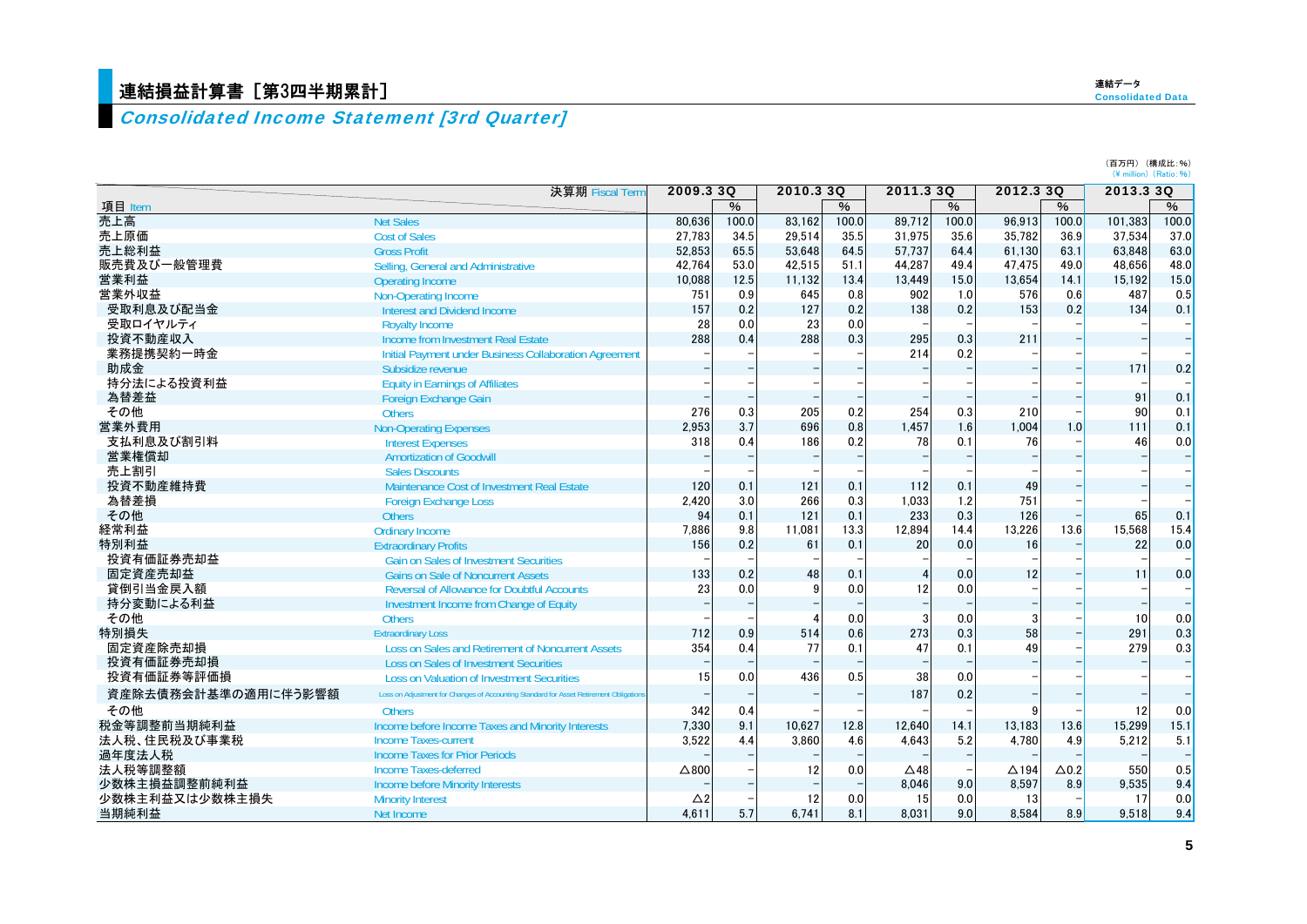### Consolidated Cash Flow Statement [3rd Quarter]

| 項目 Item             |                                                                                        | 2009.3 30       | 2010.3 30       | 2011.3 30       | 2012.3 30         | 2013.3 30       |
|---------------------|----------------------------------------------------------------------------------------|-----------------|-----------------|-----------------|-------------------|-----------------|
| 営業活動によるキャッシュ・フロー    | Net Cash Provided by (Used in) Operating Activities                                    |                 |                 |                 |                   |                 |
| 税金等調整前当期純利益         | Income before Income Taxes                                                             | 7,330           | 10,627          | 12,640          | 13.183            | 15,299          |
| 減価償却費               | <b>Depreciation and Amortization</b>                                                   | 5.551           | 5.149           | 5.076           | 5.260             | 5,775           |
| のれん償却額              | <b>Amortization of Goodwill</b>                                                        | 356             | 415             | 482             | 748               | 494             |
| 資産除去債務会計基準の適用に伴う影響額 | Loss on adjustment for changes of accounting standard for asset retirement obligations |                 |                 | 187             |                   |                 |
| 賞与引当金の増減額           | Increase (Decrease) in Provision for Bonuses                                           | $\Delta$ 960    | $\triangle$ 900 | $\Delta$ 983    | $\Delta$ 1.088    | $\Delta$ 1,471  |
| 役員賞与引当金の増減額         | Increase (Decrease) in Provision for Directors' Bonuses                                | $\Delta$ 11     | $\Delta$ 31     | $\triangle$ 13  | $\triangle$ 23    | $\triangle 69$  |
| 役員退職慰労引当金の増減額       | Increase (Decrease) in Provision for Directors' Retirement Benefits                    | $\Delta$ 50     | $\triangle 36$  |                 |                   |                 |
| 退職給付引当金の増減額         | Increase (Decrease) in Provision for Retirement Benefits                               | 94              | 447             | 292             | 396               | 334             |
| 前払年金費用の増減額          | Increase/Decrease in Prepaid Pension Cost                                              |                 |                 |                 |                   |                 |
| 貸倒引当金の増減額           | Increase (Decrease) in Allowance for Doubtful Accounts                                 | $\triangle$ 23  | $\Delta$ 101    | 18              | 18                | 88              |
| 受取利息及び受取配当金         | Interest and Dividend Income                                                           | $\Delta$ 157    | $\Delta$ 127    | $\Delta$ 138    | $\triangle$ 153   | $\triangle$ 134 |
| 支払利息                | <b>Interest Expenses</b>                                                               | 318             | 175             | 78              | 76                | 46              |
| 持分法による投資損益          | Equity in (Earnings) Losses of Affiliates                                              | 30              | 45              | 45              | 45                |                 |
| 投資有価証券売却損益          | Loss (Gain) on Sales of Investment Securities                                          |                 |                 |                 |                   |                 |
| 投資有価証券評価損           | Loss (Gain) on valuation of Investment Securities                                      | 15              | 436             | 38              |                   |                 |
| 固定資産除売却損益           | <b>Loss on Retirement of Noncurrent Assets</b>                                         | 221             | 29              | 42              | 36                | 267             |
| 売上債権の増減額            | Decrease (Increase) in Notes and Accounts Receivable-trade                             | 1.406           | 4.203           | $\triangle$ 897 | $\triangle$ 1.426 | 3.617           |
| たな卸資産の増減額           | Increase (Decrease) in Inventories                                                     | $\Delta$ 3.958  | $\Delta$ 1.620  | $\Delta$ 1.737  | $\triangle$ 4.403 | $\Delta$ 3,985  |
| 仕入債務の増減額            | Increase (Decrease) in Notes and Accounts Payable-trade                                | 2.384           | $\Delta$ 2,033  | 701             | 834               | 1,205           |
| 未払(未収)消費税等の増減額      | Increase (Decrease) in Consumption Taxes Payable (Receivable)                          | $\triangle$ 886 | 579             | $\triangle$ 279 | 111               | 109             |
| その他                 | <b>Others</b>                                                                          | 999             | $\triangle 806$ | 155             | 1.881             | 952             |
| 小計                  | <b>Total</b>                                                                           | 12.660          | 16.450          | 15.709          | 15.499            | 22,538          |
| 利息及び配当金の受取額         | Interest and Dividends Received                                                        | 140             | 110             | 111             | 139               | 133             |
| 利息の支払額              | <b>Interest Expenses Paid</b>                                                          | $\triangle$ 294 | $\Delta$ 171    | $\Delta$ 70     | $\triangle$ 39    | $\triangle$ 32  |
| 法人税等の支払額            | <b>Income Taxes Paid</b>                                                               | $\Delta$ 5,045  | $\Delta$ 2,830  | $\Delta$ 4,750  | $\Delta$ 5,644    | $\Delta$ 5,975  |
| 営業活動によるキャッシュ・フロー    | Net Cash Provided by (Used in) Operating Activities                                    | 7.461           | 13.560          | 10.999          | 9.955             | 16.664          |

(百万円)<br>(¥ million)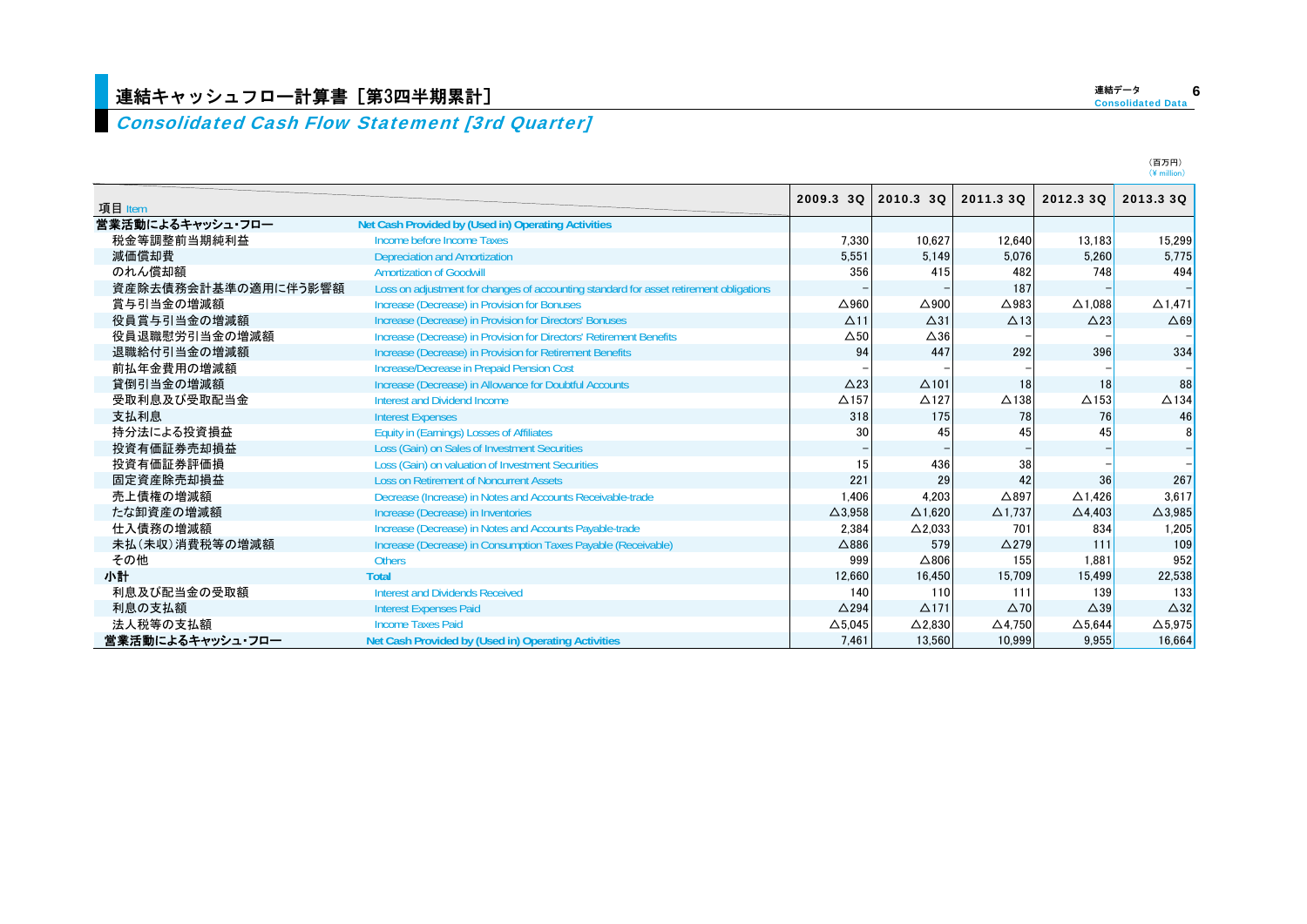(百万円)<br>(¥ million)

|                   |                                                             | 決算期 Fiscal Term<br>2009.3 3Q |                   |                   |                   |                   |
|-------------------|-------------------------------------------------------------|------------------------------|-------------------|-------------------|-------------------|-------------------|
| 項目 Item           |                                                             |                              | 2010.3 3Q         | 2011.3 3Q         | 2012.3 3Q         | 2013.3 3Q         |
| 投資活動によるキャッシュ・フロー  | Net Cash Provided by (Used in) Investment Activities        |                              |                   |                   |                   |                   |
| 定期預金の預入による支出      | <b>Payments into Time Deposits</b>                          | $\Delta$ 36                  | $\triangle 4$     | $\Delta$ 13       | $\triangle$ 24    | $\Delta$ 13       |
| 定期預金の払い戻しによる収入    | Proceeds from Withdrawal of Time Deposits                   |                              | 42                |                   | 23                | 18                |
| 有形固定資産の取得による支出    | Purchase of Property, Plant and Equipment                   | $\Delta$ 7,977               | $\Delta$ 2,786    | $\Delta$ 3,981    | $\Delta$ 4,777    | $\Delta$ 8,165    |
| 有形固定資産の売却による収入    | Proceeds from Sales of Property, Plan and Equipment         |                              | 119               | 116               | 33                | 75                |
| 無形固定資産の取得による支出    | <b>Purchase of Intangible Assets</b>                        | $\Delta$ 986                 | $\Delta$ 1,622    | $\Delta$ 1,141    | $\Delta$ 1.172    | $\triangle$ 1,422 |
| 投資有価証券の取得による支出    | <b>Purchase of Investment Securities</b>                    | $\triangle$ 804              |                   |                   | $\triangle$ 370   |                   |
| 投資有価証券の売却による収入    | <b>Proceeds from Sales of Investment Securities</b>         |                              |                   |                   | 500               |                   |
| 子会社株式の取得による収支     | Purchase of Investments in Subsidiaries                     | $\triangle$ 72               |                   | $\triangle$ 1,033 |                   |                   |
| 投資不動産の取得による支出     | <b>Payment for Investment in Real Estate</b>                |                              |                   |                   |                   |                   |
| 事業譲受による支出         | Payments for transfer of business                           |                              |                   |                   | $\triangle$ 1.900 |                   |
| その他               | <b>Others</b>                                               | 241                          | 73                | $\Delta$ 101      | $\triangle 64$    | 62                |
| 投資活動によるキャッシュ・フロー  | Net Cash Provided by (Used in) Investment Activities        | $\Delta$ 9,634               | $\Delta$ 4,177    | $\Delta$ 6,154    | $\Delta$ 7,754    | $\Delta$ 9,445    |
| 財務活動によるキャッシュ・フロー  | Net Cash Provided by (Used in) Financing Activities         |                              |                   |                   |                   |                   |
| 短期借入金純増減額         | Net Increase (Decrease) in Short-term Loans Payable         | 10.725                       | $\Delta$ 1,726    | 443               | 807               |                   |
| 長期借入による収入         | Proceeds from Long-term Loans Payable                       |                              |                   |                   |                   |                   |
| 長期借入金の返済による支出     | Repayments of Long-term Loans Payable                       | $\triangle$ 44               | $\triangle$ 49    | $\Delta$ 7        | $\Delta$ 4        | $\triangle$ 4     |
| 株式の発行による収入        | Proceeds from Issuance of Common Stock                      | 55                           | 131               | 298               | 157               | 469               |
| 少数株主からの払込みによる収入   | Proceeds from Stock Issuance to Minority Shareholders       |                              |                   |                   |                   |                   |
| 自己株式の取得による支出      | <b>Purchase of Treasury Stock</b>                           | $\triangle$ 9                | $\triangle 4$     | $\triangle$ 43    | $\triangle 3$     | $\Delta$ 1        |
| 配当金の支払額           | <b>Cash Dividends Paid</b>                                  | $\Delta$ 2.658               | $\triangle$ 2.609 | $\Delta$ 3.026    | $\Delta$ 3.184    | $\Delta$ 3,703    |
| 少数株主への配当金の支払額     | <b>Dividend Paid to Minority Shareholders</b>               |                              |                   |                   |                   |                   |
| その他               | <b>Others</b>                                               | $\Delta$ 1.759               | $\Delta$ 1.168    | $\Delta$ 831      | $\triangle$ 474   | $\triangle$ 225   |
| 財務活動によるキャッシュ・フロー  | Net Cash Provided by (Used in) Financing Activities         | 6,310                        | $\Delta$ 5,422    | $\Delta$ 3,167    | $\Delta$ 2,701    | $\Delta$ 3,464    |
| 現金及び現金同等物に係る換算差額  | Effect of Exchange Rate Change on Cash and Cash Equivalents | $\Delta$ 1,473               | $\Delta$ 175      | $\triangle$ 997   | $\triangle$ 623   | 843               |
| 現金及び現金同等物の増減額     | Net Increase (Decrease) in Cash and Cash Equivalents        | 2,663                        | 3,785             | 679               | $\Delta$ 1.124    | 4,597             |
| 現金及び現金同等物の期首残高    | Cash and Cash Equivalents at Beginning of Term              | 9.679                        | 9,410             | 13,812            | 18.915            | 21.838            |
| 現金及び現金同等物の期首残高調整額 | Increase (Decrease) of Cash and Cash Equivalents            |                              |                   |                   |                   |                   |
|                   | Due to Fiscal Year-end Change for Subsidiaries              |                              |                   |                   |                   |                   |
| 現金及び現金同等物の期末残高    | Cash and Cash Equivalents at End of Term                    | 12,342                       | 13,195            | 14,491            | 17,791            | 26,435            |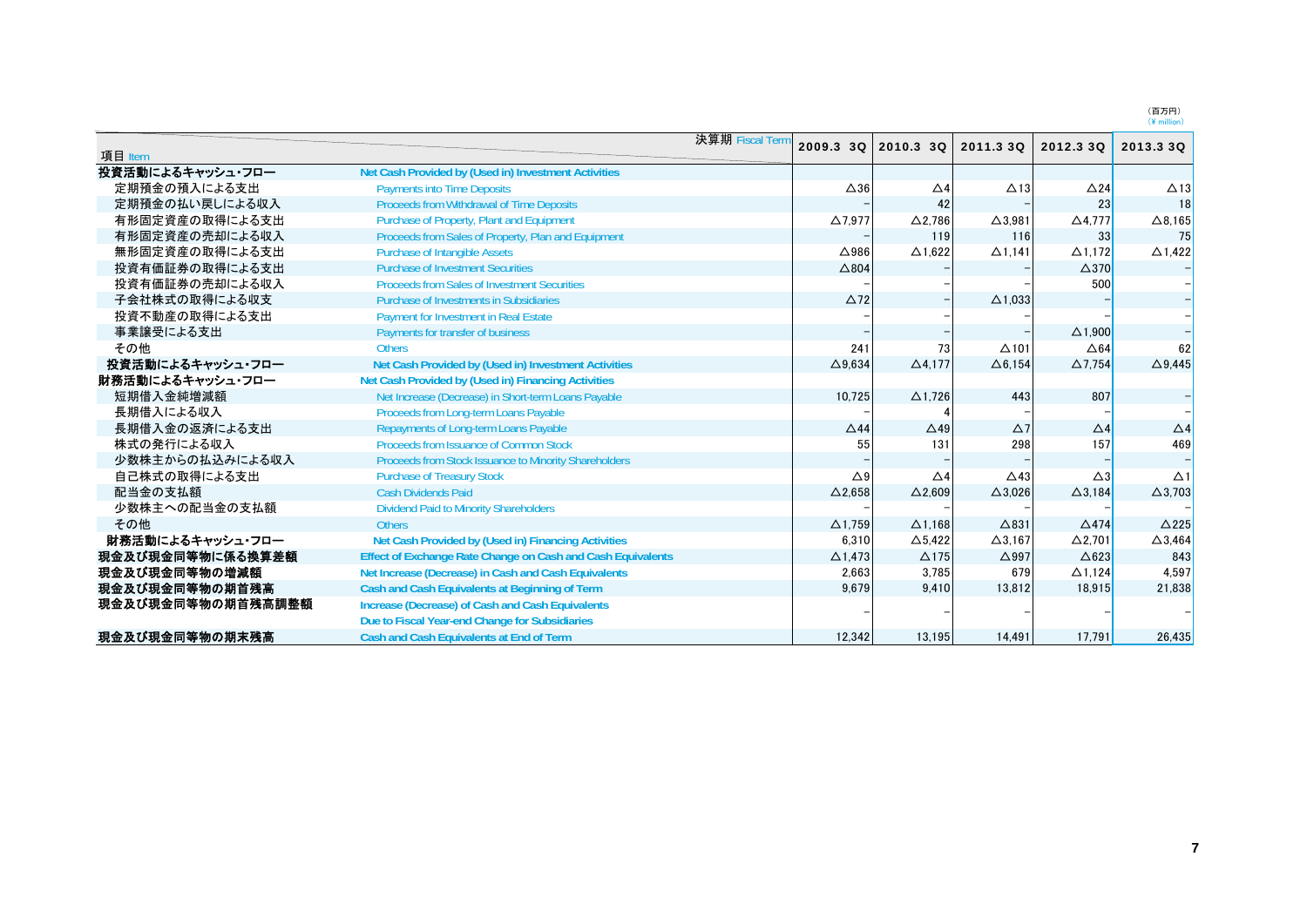## 地域別・事業別・品目別売上高[第3四半期累計]  $\frac{1}{2}$  internal consolidated Data consolidated Data internal consolidated Data inte

**決算期 Fiscal Term** 

**Hematology Hemostasis** 

**Urinalysis** Point of Care**Others** 

Clinical Chemistry

Immunochemistry

Other Business

Total Sales

IT

**Diagnostics** 

## Net Sales by Destination, Business and Product type [3rd Quarter]

#### 地域別売上高

**Net Sales by Destination** 

|                |            | 決算期 Fiscal Term       |        | 2009.3 3Q |                 |        | 2010.3 3Q |       |        | 2011.3 3Q        |       |        | 2012.3 3Q |       |         | 2013.3 3Q         |         | 2013.3 通期予想<br>(Forecast) |
|----------------|------------|-----------------------|--------|-----------|-----------------|--------|-----------|-------|--------|------------------|-------|--------|-----------|-------|---------|-------------------|---------|---------------------------|
|                |            |                       |        | Ratio     |                 |        | Ratic     | YOY   |        | Ratio            | YOY   |        | Ratio     | YOY   |         | Ratio             | $YOY^*$ |                           |
| 地域 Destination |            |                       |        | (% )      | $\mathcal{O}_6$ |        | (9)       | (9)   |        | (9)              | (9)   |        | (% )      | (%)   |         | (9)               | (9)     |                           |
| 国<br>内         |            | Japan                 | 24.222 | 30.0      | 102.8           | 25.392 | 30.5      | 104.8 | 26.666 | 29.7             | 105.0 | 27.249 | 28.1      | 102.2 | 27.442  | 27.1              | 100.71  | 40.200                    |
| 米州<br>欧州       |            | Americas              | 17.417 | 21.6      | 115.6           | 16,694 | 20.1      | 95.8  | 19.231 | 21.4             | 15.2  | 20.925 | 21.6      | 108.8 | 21.050  | 20.8              | 100.6   | 28,800                    |
|                |            | Europe                | 26,814 | 33.3      | 92.3            | 26.961 | 32.4      | 100.5 | 25.767 | 28.7             | 95.6  | 27.694 | 28.6      | 107.5 | 27.743  | 27.4              | 100.2   | 37,900                    |
| 中国             |            | China                 | 6,828  | 8.5       | 113.7           | 8.719  | 10.5      | 127.7 | 1,363  | 12.7             | 130.3 | 14.376 | 14.8      | 126.5 | 7.991   | 17.7 <sub>1</sub> | 125.1   | 22,500                    |
|                | アジア・パシフィック | Asia-Pacific          | 5,352  | 6.6       | 115.5           | 5,395  | 6.5       | 100.8 | 6.683  | 7.5 <sub>1</sub> | 123.9 | 6.666  | 6.9       | 99.   | 7.154   | 7.1               | 107.3   | 10.600                    |
| 海外 計           |            | <b>Overseas Total</b> | 56.413 | 70.0      | 103.0           | 57.769 | 69.5      | 102.4 | 63.046 | 70.3             | 109.1 | 69.663 | 71.9      | 110.5 | 73.940  | 72.9              | 106.1   | 99.800                    |
| 台              | 計          | <b>Total Sales</b>    | 80,636 | 100.0     | 102.9           | 83.162 | 100.0     | 103.1 | 89.712 | 100.0            | 107.9 | 96,913 | 100.0     | 108.0 | 101.383 | 100.0             | 104.6   | 140,000                   |

#### 事業別売上高

血球

事業 Business

POC検査 その他

IT

**Net Sales by Business** 

2013 3 通期予想 2013.32011 3 3Q 2011.3 2010 3 3Q 2012 3 3Q2012.3 2013.3 2013.330 (Forecast) Ratio | YOY | | Ratio | YOY | | Ratio | YOY | | Ratio | YOY | | Ratio Ratio  $\gamma \wedge \gamma^*$ (%) (%) (%) (%) (%) (%) (%) (%) (%) (%) 計数検査 Hematology | 52,333| 64.9| 105.5| 52,121| 62.7| 99.6| 56,011| 62.4| 107.5| 60,056| 62.0| 107.2| 63,930| 63.1| 106.5| 82,300 血液凝固検査 Hemostasis | 10,332 12.8 104.3 10,749 12.9 104.0 11,530 12.9 107.3 13,007 13.4 112.8 14.631 14.4 112.5 19,820 免疫検査 Immunochemistrv | 1,912 2.4 86.3 1,731 2.1 90.5 1,951 2.2 112.7 1,465 1.5 75.1 1,399 1.4 95.5 2.220 生化学検査 Clinical Chemistrv | 1,868 2.3| 92.1| 2,392| 2.9| 128.1| 2,278| 2.5| 95.2| 2,381| 2.5| 104.5| 1,946| 1.9| 81.7| 4,340 尿検査 Urinalvsis 5,531 6.9 103.2 5.898 7.1 106.6 6.803 7.6 115.3 7.771 8.0 114.2 7.953 7.8 102.3 12.250 検査 1,882 2.3 78.3 2,672 3.2 142.0 2,751 3.1 103.0 3,502 3.6 127.3 3,264 3.2 93.2 5,870 他 Others | 3,127| 3.9| 132.5| 3,377| 4.1| 108.0| 3,562| 4.0| 105.5| 3,786| 3.9| 106.3| 3,204| 3.2| 84.6| 5,640 2009.3 3Q

> 76,988 95.5 104.2 78,943 94.9 102.5 84,889 94.6 107.5 91,971 94.9 108.3 96,330 95.0 104.7 132,440 2,026 2.5 75.0 1,532 1.8 75.6 1,909 2.1 124.6 2,423 2.5 126.9 2,569 2.5 106.0 4,060 79,014 98.0 103.2 80,475 96.8 101.8 86,799 96.8 107.9 94,395 97.4 108.8 98,899 97.6 104.8 136,500 1,622 2.0 93.2 2,686 3.2 165.6 2,913 3.2 108.5 2,517 2.6 86.4 2,483 2.4 98.6 3,500 80.636 100.0 102.9 83.162 100.0 103.1 89.712 100.0 107.9 96.913 100.0 108.0 101.383 100.0 104.6 140.000

## 合 計 品目別売上高

Net Sales by Product Type

Diagnostics/IT Diagnostics/IT<br>その他事業 Other Busines

| 決算期 Fiscal Term                      |        | 2009.3 3Q         |            |        | 2010.3 3Q |       |        | 2011.3 3Q         |            |        | 2012.3 3Q |            |         | 2013.3 3Q |         | 2013.3 通期予想<br>(Forecast) |
|--------------------------------------|--------|-------------------|------------|--------|-----------|-------|--------|-------------------|------------|--------|-----------|------------|---------|-----------|---------|---------------------------|
|                                      |        | Ratio             | <b>YOY</b> |        | Ratio     | YOY   |        | Ratio             | <b>YOY</b> |        | Rati      | <b>YOY</b> |         | Ratio     | $YOY^*$ |                           |
| 品目 Product Type                      |        | (%)               | (%)        |        | (9)       | (9)   |        | (%)               | (% )       |        | (9)       | (9)        |         | (9)       | (% )    |                           |
| 検体検査機器<br>strument                   | 25.021 | 31.0 <sub>1</sub> | 98.        | 23.985 | 28.8      | 95.9  | 28.209 |                   | 17.6       | 31.415 | 32.4      | 111.4      | 31.235  | 30.8      | 99.4    | 43.600                    |
| 検体検査試薬<br>Readent                    | 36.827 | 45.7              | 105.6      | 39.602 | 47.6      | 107.5 | 40.979 | 45.7              | 103.5      | 44.387 | 45.8      | 108.3      | 47.917  | 47.3      | 108.0   | 65.400                    |
| 保守サービス<br><b>Service &amp; Parts</b> | 7.182  | 8.9               | 108.7      | 8.398  | 10.1      | 116.9 | 8.958  | 10.0 <sub>1</sub> | 106.7      | 9.484  | 9.8       | 105.9      | 9.965   | 9.8       | 105.1   | 14.200                    |
| その他<br>Others                        | 1.605  | 14.4              | 102.3      | 11.175 | 13.4      | 96.3  | 1.566  | 12.9              | 103.5      | 1.626  | 12.0      | 100.5      | 12.265  | 12.1      | 105.5   | 16.800                    |
| 合計<br><b>Total Sales</b>             | 80.636 | 100.0             | 102.9      | 83.162 | 100.0     | 103.1 | 89.712 | 100.0             | 107.9      | 96.913 | 100.0     | 108.0      | 101.383 | 100.01    | 104.6   | 140,000                   |

※前年同期を100%としています。 ●通期予想は、2012年11月に修正したものです。

 $\%$  Previous period = 100%  $\bullet$  Business forecast was revised in November 2012.

8連結データ

> (百万円)  $(\frac{1}{2})$  million)

(百万円) $(\frac{4}{3})$  million)

(百万円) $(\frac{4}{1})$  million)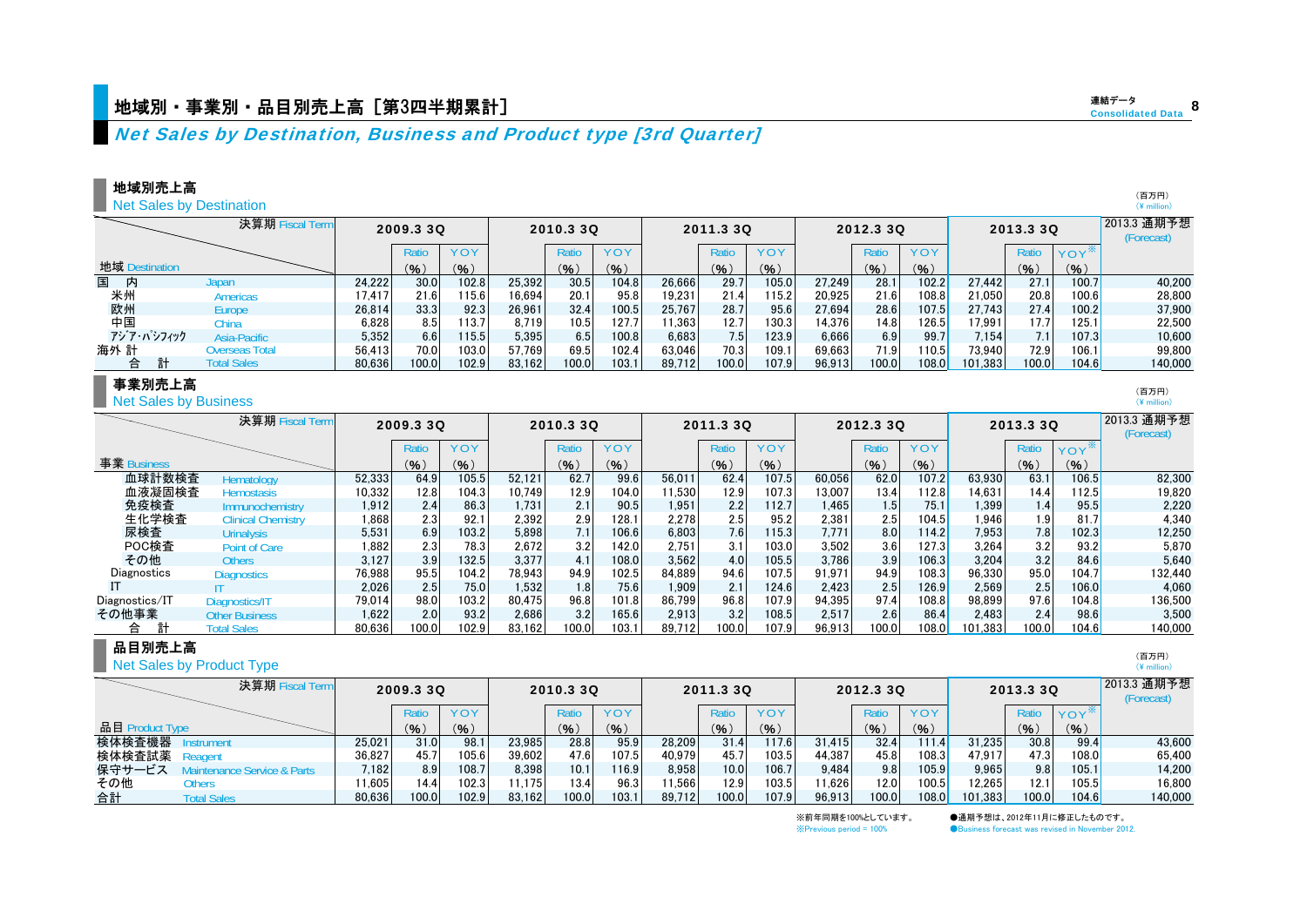## (百万円)<br>(¥ million)

#### ■ 国内 Japan

|                | 決算期 Fiscal Term           |        | 2009.3 3Q         |       |        | 2010.3 3Q |       |        | 2011.3 3Q |       |        | 2012.3 30 |       |        | 2013.3 3Q |         |
|----------------|---------------------------|--------|-------------------|-------|--------|-----------|-------|--------|-----------|-------|--------|-----------|-------|--------|-----------|---------|
|                |                           |        | Ratio             | YOY   |        | Ratio     | YOY   |        | Ratio     | YOY   |        | Ratio     | YOY   |        | Ratio     | $YOY^*$ |
| 事業 Business    |                           |        | (9)               | (%)   |        | (9)       | (9)   |        | (9)       | (% )  |        | (9)       | (9)   |        | (%)       | (%)     |
| 血球計数検査         | Hematology                | 9,556  | 39.5              | 104.0 | 9.600  | 37.8      | 100.5 | 10.317 | 38.7      | 107.5 | 11.099 | 40.7      | 107.6 | 11.575 | 42.2      | 104.3   |
| 血液凝固検査         | <b>Hemostasis</b>         | 3,870  | 16.0 <sub>1</sub> | 103.8 | 3.954  | 15.6      | 102.2 | 4.107  | 15.4      | 103.9 | 4.302  | 15.8      | 104.7 | 4.468  | 16.3      | 103.9   |
| 免疫検査           | Immunochemistry           | 1,905  | 7.9               | 86.9  | 1.711  | 6.7       | 89.8  | 1.925  | 7.2       | 112.5 | 1.450  | 5.3       | 75.3  | 1,382  | 5.0       | 95.3    |
| 生化学検査          | <b>Clinical Chemistry</b> | 1,250  | 5.2               | 85.9  | 1.367  | 5.4       | 109.4 | 1.267  | 4.8       | 92.7  | .372   | 5.0       | 108.3 | 1.317  | 4.8       | 96.0    |
| 尿検査            | <b>Urinalysis</b>         | 1,087  | 4.5               | 92.9  | 1,127  | 4.4       | 103.7 | 1.387  | 5.2       | 123.1 | .520   | 5.6       | 109.6 | 1,403  | 5.1       | 92.3    |
| POC検査          | <b>Point of Care</b>      | 1,535  | 6.3               | 77.0  | 2.413  | 9.5       | 157.2 | 1.520  | 5.7       | 63.0  | .623   | 6.0       | 106.8 | 1.741  | 6.3       | 107.3   |
| その他            | <b>Others</b>             | 2.401  | 9.9               | 180.7 | 2.576  | 10.1      | 107.3 | 3.064  | 11.5      | 118.9 | 3.147  | 11.6      | 102.7 | 2.906  | 10.6      | 92.3    |
| Diagnostics    | <b>Diagnostics</b>        | 21.609 | 89.2              | 102.6 | 22.751 | 89.6      | 105.3 | 23.591 | 88.5      | 103.7 | 24.515 | 90.0      | 103.9 | 24.795 | 90.4      | 101.1   |
|                |                           | 1.172  | 4.8               | 109.1 | 1.021  | 4.0       | 87.1  | 1.387  | 5.2       | 135.8 | 1.734  | 6.4       | 125.0 | 1.941  | 7.1       | 111.9   |
| Diagnostics/IT | Diagnostics/IT            | 22.781 | 94.1              | 102.9 | 23.772 | 93.6      | 104.4 | 24.979 | 93.7      | 105.1 | 26.250 | 96.3      | 105.1 | 26.736 | 97.4      | 101.9   |
| その他事業          | <b>Other Business</b>     | 1.440  | 5.9               | 100.6 | 1.619  | 6.4       | 112.4 | 1.687  | 6.3       | 104.2 | 998    | 3.7       | 59.2  | 706    | 2.6       | 70.7    |
| 計<br>合         | <b>Total Sales</b>        | 24.222 | 100.0             | 102.8 | 25.392 | 100.0     | 104.8 | 26.666 | 100.0     | 105.0 | 27.249 | 100.0     | 102.2 | 27.442 | 100.0     | 100.7   |

#### ■ 海外 Overseas

|                | 決算期 Fiscal Term           |        | 2009.3 3Q |       |        | 2010.3 3Q        |                    |                 | 2011.3 3Q |       |        | 2012.3 30 |                      |        | 2013.3 3Q |       |
|----------------|---------------------------|--------|-----------|-------|--------|------------------|--------------------|-----------------|-----------|-------|--------|-----------|----------------------|--------|-----------|-------|
|                |                           |        | Ratio     | YOY   |        | <b>Ratio</b>     | YOY                |                 | Ratic     | YOY   |        | Ratio     | YOY                  |        | Ratio     | YOY   |
| 事業 Business    |                           |        | (9)       | (%)   |        | (% )             | (%)                |                 | (96)      | (%)   |        | (%)       | (%)                  |        | (%)       | (%)   |
| 血球計数検査         | Hematology                | 42.776 | 75.8      | 105.8 | 42.521 | 73.6             | 99.4               | 45.693          | 72.5      | 107.5 | 48.957 | 70.3      | 107.1                | 52.355 | 70.8      | 106.9 |
| 血液凝固検査         | <b>Hemostasis</b>         | 6.461  | 11.5      | 104.6 | 6.795  | 11.8             | 105.2              | 7,423           | 11.8      | 109.2 | 8.705  | 12.5      | 117.3                | 10.163 | 13.7      | 116.7 |
| 免疫検査           | Immunochemistry           |        | 0.0       | 29.2  | 20     | 0.0              | 285.7              | 26 <sub>1</sub> | 0.0       | 130.0 | 15     | 0.0       | 57.7                 | 16     | 0.0       | 106.7 |
| 生化学検査          | <b>Clinical Chemistry</b> | 617    | 1.1       | 107.9 | 1.024  | 1.8              | 166.0              | 1.010           | 1.6       | 98.6  | 1.008  | 1.4       | 99.8                 | 629    | 0.9       | 62.4  |
| 尿検査            | <b>Urinalysis</b>         | 4.443  | 7.9       | 106.1 | 4.771  | 8.3              | 107.4              | 5.416           | 8.6       | 113.5 | 6.251  | 9.0       | 115.4                | 6,549  | 8.9       | 104.8 |
| POC検査          | Point of Care             | 346    | 0.6       | 84.6  | 259    | 0.4              | 74.9               | 1.231           | 2.0       | 475.3 | 1.879  | 2.7       | 152.6                | 1,522  | 2.1       | 81.0  |
| その他            | <b>Others</b>             | 726    | 1.3       | 70.5  | 800    | 1.4 <sub>1</sub> | 110.2              | 497             | 0.8       | 62.1  | 638    | 0.9       | 128.4                | 297    | 0.4       | 46.6  |
| Diagnostics    | <b>Diagnostics</b>        | 55.379 | 98.2      | 104.8 | 56.191 | 97.3             | 101.5              | 61.298          | 97.2      | 109.1 | 67.455 | 96.8      | 110.0 <mark>1</mark> | 71.534 | 96.7      | 106.0 |
|                |                           | 853    | 1.5       | 52.4  | 511    | 0.9              | 59.9               | 521             | 0.8       | 102.0 | 689    | 1.0       | 132.2                | 628    | 0.8       | 91.1  |
| Diagnostics/IT | Diagnostics/IT            | 56,232 | 99.7      | 103.3 | 56.703 | 98.2             | 100.8              | 61.819          | 98.1      | 109.0 | 68.144 | 97.8      | 110.2                | 72.162 | 97.6      | 105.9 |
| その他事業          | <b>Other Business</b>     | 181    | 0.3       | 58.6  | 0.066  | 1.8 <sub>1</sub> | 589.0              | 1.226           | 1.9       | 115.0 | 1.519  | 2.2       | 123.9                | 1.777  | 2.4       | 117.0 |
| 計<br>合         | <b>Total Sales</b>        | 56.413 | 100.0     | 103.0 | 57.769 | 100.0            | 102.4 <sub>1</sub> | 63.046          | 100.0     | 109.1 | 69.663 | 100.0     | 110.5                | 73.940 | 100.0     | 106.1 |

※Previous period = 100% ※前年同期を100%としています。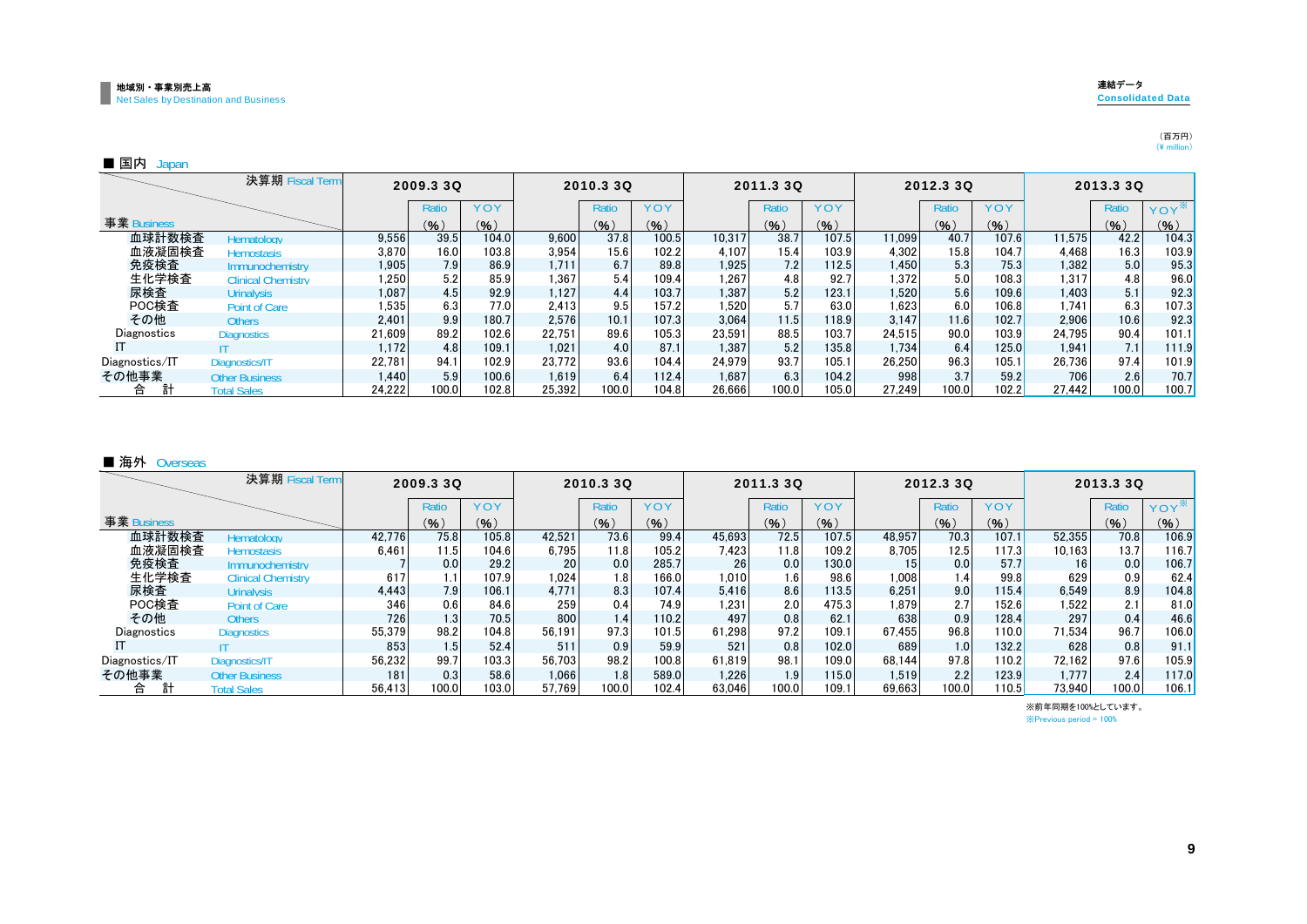#### 連結データ 10 Consolidated Data

(百万円)<br>(¥ million)

#### ■ 米州 Americas

|                | 決算期 Fiscal Term           |        | 2009.3 3Q |            |        | 2010.3 3Q        |            |        | 2011.3 3Q        |       |        | 2012.3 30 |            |        | 2013.3 3Q        |         |
|----------------|---------------------------|--------|-----------|------------|--------|------------------|------------|--------|------------------|-------|--------|-----------|------------|--------|------------------|---------|
|                |                           |        | Ratio     | <b>YOY</b> |        | Ratio            | <b>YOY</b> |        | Ratio            | YOY   |        | Ratio     | <b>YOY</b> |        | Ratio            | YOY*    |
| 事業 Business    |                           |        | (%)       | (%)        |        | (% )             | (9)        |        | (%)              | (% )  |        | (% )      | (% )       |        | (%)              | $(\% )$ |
| 血球計数検査         | Hematology                | 14,285 | 82.0      | 118.1      | 13.931 | 83.4             | 97.5       | 15.520 | 80.7             | 111.4 | 16.805 | 80.3      | 108.3      | 17.555 | 83.4             | 104.5   |
| 血液凝固検査         | <b>Hemostasis</b>         | 1,484  | 8.5       | 95.9       | 1.195  | 7.2 <sub>1</sub> | 80.5       | 1,370  | 7.1 <sub>1</sub> | 114.6 | 1.046  | 5.0       | 76.4       | 1.079  | 5.1              | 103.2   |
| 免疫検査           | Immunochemistry           |        |           |            |        |                  |            |        |                  |       |        |           |            |        |                  |         |
| 生化学検査          | <b>Clinical Chemistry</b> |        |           |            |        |                  |            |        |                  |       |        |           |            |        |                  |         |
| 尿検査            | <b>Urinalysis</b>         | 1,520  | 8.7       | 125.2      | 1,404  | 8.4              | 92.4       | 1,382  | 7.2              | 98.4  | 1.499  | 7.2       | 108.5      | 1,364  | 6.5              | 91.0    |
| POC検査          | Point of Care             |        |           |            |        |                  |            | 769    | 4.0              |       | 1.235  | 5.9       | 160.6      | 738    | 3.5              | 59.8    |
| その他            | <b>Others</b>             |        |           |            |        |                  |            |        |                  |       |        |           |            |        | 0.0              | 100.0   |
| Diagnostics    | <b>Diagnostics</b>        | 17.292 | 99.3      | 116.3      | 16.531 | 99.0             | 95.6       | 19.043 | 99.0             | 115.2 | 20.589 | 98.4      | 108.1      | 20.739 | 98.5             | 100.7   |
|                |                           | 125    | 0.7       | 61.9       | 162    | 1.0              | 129.6      | 188    | 1.0              | 116.0 | 336    | 1.6       | 178.7      | 311    | 1.5 <sub>1</sub> | 92.6    |
| Diagnostics/IT | Diagnostics/IT            | 17.417 | 100.0     | 115.6      | 16.694 | 100.0            | 95.8       | 19.231 | 100.0            | 115.2 | 20.925 | 100.0     | 108.8      | 21.050 | 100.0            | 100.6   |
| その他事業          | <b>Other Business</b>     |        |           |            |        |                  |            |        |                  |       |        |           |            |        |                  |         |
| 計<br>合         | <b>Total Sales</b>        | 17.417 | 100.0     | 115.6      | 16.694 | 100.0            | 95.8       | 19.231 | 100.0            | 115.2 | 20.925 | 100.0     | 108.8      | 21.050 | 100.0            | 100.6   |

#### ■ 欧州 Europe

|                | 決算期 Fiscal Term           |                  | 2009.3 3Q        |      |        | 2010.3 3Q |       |        | 2011.3 3Q |       |        | 2012.3 30 |       |        | 2013.3 30        |         |
|----------------|---------------------------|------------------|------------------|------|--------|-----------|-------|--------|-----------|-------|--------|-----------|-------|--------|------------------|---------|
|                |                           |                  | Ratio            | YOY  |        | Ratio     | YOY   |        | Ratio     | YOY   |        | Ratio     | YOY   |        | Ratio            | $YOY^*$ |
| 事業 Business    |                           |                  | (%)              | (% ) |        | (%)       | (9)   |        | $($ % $)$ | (96)  |        | (%)       | (% )  |        | (%)              | (% )    |
| 血球計数検査         | Hematology                | 20.677           | 77.1             | 96.3 | 19,524 | 72.4      | 94.4  | 18.855 | 73.2      | 96.6  | 19.942 | 72.0      | 105.8 | 19,928 | 71.8             | 99.9    |
| 血液凝固検査         | <b>Hemostasis</b>         | 2.680            | 10.0             | 98.4 | 3.088  | 11.5      | 115.2 | 2.650  | 10.3      | 85.8  | 3.111  | 11.2      | 117.4 | 3.306  | 11.9             | 106.3   |
| 免疫検査           | Immunochemistry           |                  |                  |      |        | 0.0       |       |        |           | 122.2 |        |           | 54.5  |        | 0.0              | 183.3   |
| 生化学検査          | <b>Clinical Chemistry</b> | 97               | 0.4              | 15.5 | 550    | 2.0       | 567.0 | 460    | 1.8       | 83.6  | 199    | 0.7       | 43.3  | 110    | 0.4              | 55.3    |
| 尿検査            | <b>Urinalysis</b>         | 1,834            | 6.8              | 86.3 | 1.756  | 6.5       | 95.7  | 1,673  | 6.5       | 95.3  | 1.747  | 6.3       | 104.4 | 1,668  | 6.0              | 95.5    |
| POC検査          | <b>Point of Care</b>      | 164              | 0.6              | 66.7 | 85     | 0.3       | 51.8  | 318    | 1.2       | 374.1 | 479    |           | 150.6 | 629    | 2.3 <sub>1</sub> | 131.3   |
| その他            | <b>Others</b>             | 720              | 2.7              | 70.1 | 778    | 2.9       | 108.1 | 495    | 1.9       | 63.6  | 633    | 2.3       | 127.9 | 294    | 1.1              | 46.4    |
| Diagnostics    | <b>Diagnostics</b>        | 26,174           | 97.6             | 94.5 | 25.793 | 95.7      | 98.5  | 24.465 | 94.9      | 94.9  | 26.119 | 94.3      | 106.8 | 25,949 | 93.5             | 99.3    |
|                |                           | 467              | 1.7 <sub>1</sub> | 43.4 | 110    | 0.4       | 23.6  | 99     | 0.4       | 90.0  | 61     | 0.2       | 61.6  | 28     | 0.1              | 45.9    |
| Diagnostics/IT | Diagnostics/IT            | 26.641           | 99.4             | 92.6 | 25.903 | 96.1      | 97.2  | 24.564 | 95.3      | 94.8  | 26.181 | 94.5      | 106.6 | 25.978 | 93.6             | 99.2    |
| その他事業          | <b>Other Business</b>     | 173 <sub>1</sub> | 0.6              | 58.8 | 1.057  | 3.9       | 611.0 | 1,202  | 4.7       | 113.7 | 1.513  | 5.5       | 125.9 | 1,765  | 6.4              | 116.7   |
| 計<br>合         | <b>Total Sales</b>        | 26.814           | 100.0            | 92.3 | 26.961 | 100.0     | 100.5 | 25.767 | 100.0     | 95.6  | 27.694 | 100.0     | 107.5 | 27.743 | 100.0            | 100.2   |

※前年同期を100%としています。

※Previous period = 100%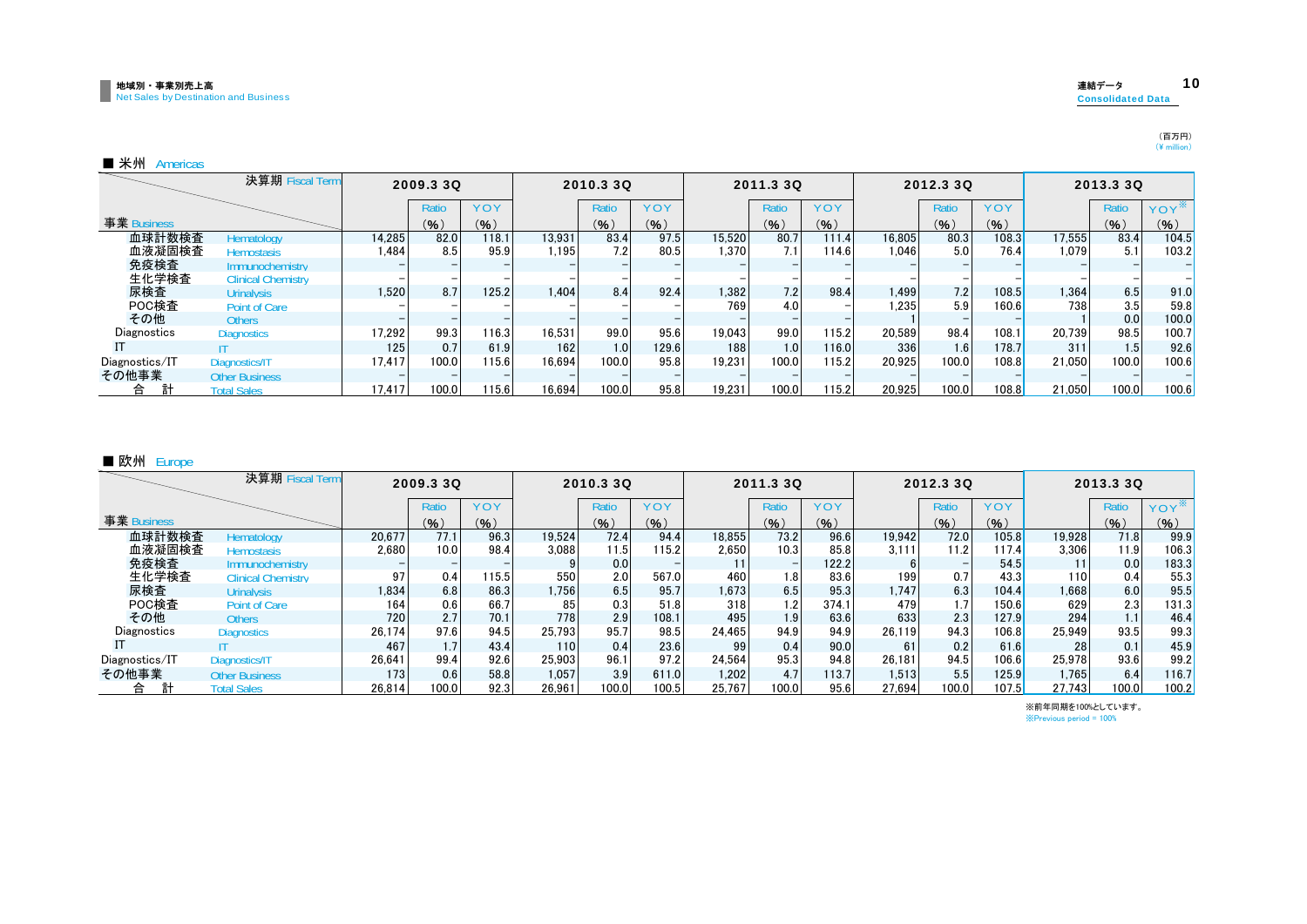#### 連結データConsolidated Data

## (百万円)<br>(¥ million)

|                | 決算期 Fiscal Term           |       | 2009.3 3Q |       |                  | 2010.3 3Q |            |        | 2011.3 30       |       |        | 2012.3 30 |       |        | 2013.3 30 |                  |
|----------------|---------------------------|-------|-----------|-------|------------------|-----------|------------|--------|-----------------|-------|--------|-----------|-------|--------|-----------|------------------|
|                |                           |       | Ratio     | YOY   |                  | Ratio     | <b>YOY</b> |        | Ratio           | YOY   |        | Ratio     | YOY   |        | Ratio     | YOY <sup>*</sup> |
| 事業 Business    |                           |       | (9)       | (96)  |                  | (9)       | (%)        |        | $\mathcal{O}_6$ | (% )  |        | (% )      | (%)   |        | (9)       | (% )             |
| 血球計数検査         | Hematology                | 3.798 | 55.6      | 110.4 | 5.076            | 58.2      | 133.6      | 6.294  | 55.4            | 124.0 | 7.293  | 50.7      | 115.9 | 9,696  | 53.9      | 132.9            |
| 血液凝固検査         | <b>Hemostasis</b>         | 1.534 | 22.5      | 129.9 | 1.664            | 19.1      | 108.5      | 2.449  | 21.6            | 147.2 | 3.516  | 24.5      | 143.6 | 4.573  | 25.4      | 130.1            |
| 免疫検査           | <b>Immunochemistry</b>    |       |           |       |                  | 0.0       |            |        |                 | 200.0 |        |           | 100.0 |        | 0.0       | 150.0            |
| 生化学検査          | <b>Clinical Chemistry</b> | 420   | 6.2       | 109.9 | 416              | 4.8       | 99.0       | 475    | 4.2             | 114.2 | 737    | 5.1       | 155.2 | 460    | 2.6       | 62.4             |
| 尿検査            | <b>Urinalysis</b>         | 867   | 12.7      | 115.3 | 1.367            | 15.7      | 157.7      | 1,991  | 17.5            | 145.6 | 2.656  | 18.5      | 133.4 | 3.089  | 17.2      | 116.3            |
| POC検査          | Point of Care             | 182   | 2.7       | 111.7 | 173 <sub>1</sub> | 2.0       | 95.1       | 137    | 1.2             | 79.2  | 161    | 1.1       | 117.5 | 150    | 0.8       | 93.2             |
| その他            | <b>Others</b>             |       | 0.0       |       | 14               | 0.2       | 1.400.0    |        |                 |       |        |           |       |        |           |                  |
| Diagnostics    | <b>Diagnostics</b>        | 6.804 | 99.6      | 114.9 | 8.713            | 99.9      | 128.1      | 11.350 | 99.9            | 130.3 | 14.367 | 99.9      | 126.6 | 17.974 | 99.9      | 125.1            |
|                |                           | 24    | 0.4       | 28.6  |                  | 0.1       | 20.8       |        |                 | 100.0 |        |           | 60.0  |        | 0.0       | 166.7            |
| Diagnostics/IT | Diagnostics/IT            | 6.828 | 100.0     | 113.7 | 8.719            | 100.0     | 127.7      | 11.355 | 99.9            | 130.2 | 14.370 | 100.0     | 126.6 | 17.979 | 99.9      | 125.1            |
| その他事業          | <b>Other Business</b>     |       |           |       |                  |           |            |        | 0.1             |       |        |           | 71.4  |        | 0.1       | 220.0            |
| 計<br>合         | <b>Total Sales</b>        | 6,828 | 100.0     | 113.7 | 8.719            | 100.0     | 127.7      | 11.363 | 100.0           | 130.3 | 14.376 | 100.0     | 126.5 | 17,991 | 100.0     | 125.1            |

#### ■ アジア・パシフィック Asia-Pacific

|                | 決算期 Fiscal Term           |       | 2009.3 3Q |       |       | 2010.3 3Q |       |                 | 2011.3 3Q |       |                 | 2012.3 30 |       |       | 2013.3 3Q    |         |
|----------------|---------------------------|-------|-----------|-------|-------|-----------|-------|-----------------|-----------|-------|-----------------|-----------|-------|-------|--------------|---------|
|                |                           |       | Ratio     | YOY   |       | Ratio     | YOY   |                 | Ratio     | YOY   |                 | Ratio     | YOY   |       | <b>Ratio</b> | $YOY^*$ |
| 事業 Business    |                           |       | (9)       | (% )  |       | (%)       | (%)   |                 | (%)       | (9)   |                 | (9)       | (% )  |       | (%)          | $\%$ )  |
| 血球計数検査         | Hematology                | 4,015 | 75.0      | 117.7 | 3.988 | 73.9      | 99.3  | 5,022           | 75.1      | 125.9 | 4.916           | 73.7      | 97.9  | 5.174 | 72.3         | 105.2   |
| 血液凝固検査         | <b>Hemostasis</b>         | 762   | 14.2      | 105.2 | 846   | 15.7      | 111.0 | 952             | 14.3      | 112.5 | 1.030           | 15.5      | 108.2 | 1.203 | 16.8         | 116.8   |
| 免疫検査           | Immunochemistry           |       | 0.1       | 38.9  |       | 0.2       | 128.6 | 12              | 0.2       | 133.3 |                 | 0.1       | 50.0  |       | 0.0          | 16.7    |
| 生化学検査          | <b>Clinical Chemistry</b> | 99    | 1.8       | 94.3  | 58    |           | 58.6  | 74              |           | 127.6 | 72 <sub>1</sub> | 1.1       | 97.3  | 58    | 0.8          | 80.6    |
| 尿検査            | <b>Urinalysis</b>         | 220   | 4.1       | 236.6 | 243   | 4.5       | 110.5 | 369             | 5.5       | 151.9 | 347             | 5.2       | 94.0  | 427   | 6.0          | 123.1   |
| POC検査          | <b>Point of Care</b>      |       |           |       |       |           |       |                 | 0.1       |       |                 | 0.1       |       |       | 0.1          | 100.0   |
| その他            | <b>Others</b>             |       | 0.1       | 300.0 |       | 0.1       | 233.3 |                 |           | 14.3  |                 |           |       |       | 0.0          | 50.0    |
| Diagnostics    | <b>Diagnostics</b>        | 5.107 | 95.4      | 117.3 | 5.153 | 95.5      | 100.9 | 6.439           | 96.3      | 125.0 | 6.379           | 95.7      | 99.1  | 6,870 | 96.0         | 107.7   |
|                |                           | 236   | 4.4       | 89.1  | 232   | 4.3       | 98.3  | 227             | 3.4       | 97.8  | 287             | 4.3       | 126.4 | 283   | 4.0          | 98.6    |
| Diagnostics/IT | Diagnostics/IT            | 5.344 | 99.9      | 15.7  | 5.385 | 99.8      | 100.8 | 6.667           | 99.8      | 123.8 | 6.666           | 100.0     | 100.0 | 7,154 | 100.0        | 107.3   |
| その他事業          | <b>Other Business</b>     |       | 0.1       | 53.3  |       | 0.2       | 112.5 | 16 <sup>1</sup> | 0.2       | 177.8 |                 |           |       |       | 0.0          |         |
| 計<br>合         | <b>Total Sales</b>        | 5.352 | 100.0     | 15.5  | 5.395 | 100.0     | 100.8 | 6,683           | 100.0     | 123.9 | 6.666           | 100.0     | 99.7  | 7,154 | 100.0        | 107.3   |

※前年同期を100%としています。 ※Previous period = 100%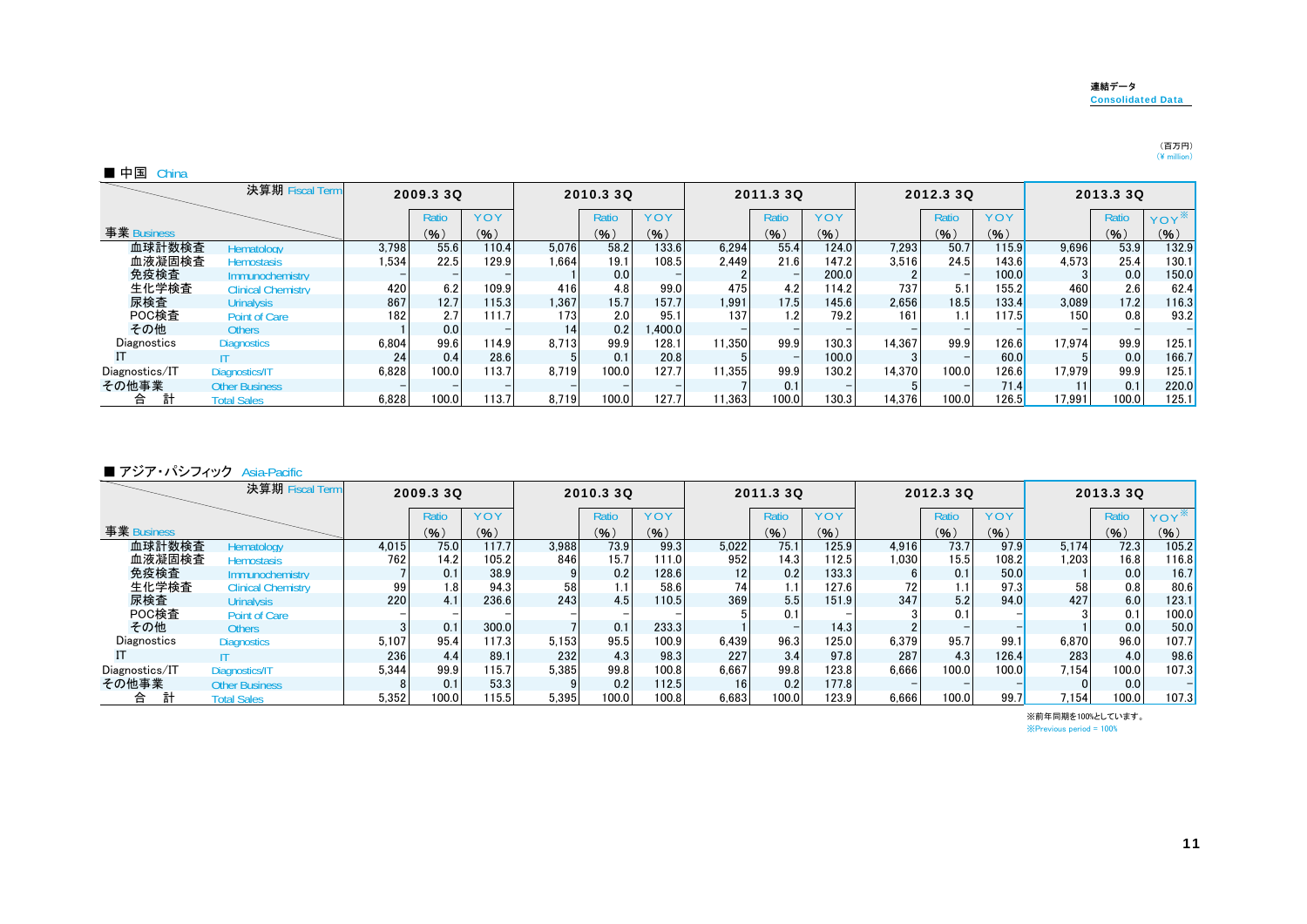| л       | в | I<br>۰.<br>- |
|---------|---|--------------|
| ٠<br>mı |   |              |

|                 |                  | 決算期 Fiscal Term                              |                | 2009.3 30  |               |            | 2010.3 3Q  |               |            | 2011.3 3Q  |                |            | 2012.3 3Q  |               |              | 2013.3 3Q   |                |
|-----------------|------------------|----------------------------------------------|----------------|------------|---------------|------------|------------|---------------|------------|------------|----------------|------------|------------|---------------|--------------|-------------|----------------|
|                 |                  |                                              |                | Ratio      | YOY           |            | Ratio      | <b>YOY</b>    |            | Ratio      | YOY            |            | Ratio      | YOY           |              | Ratio       | YOY            |
| 地域 Destination  |                  |                                              |                | (%)        | $($ % $)$     |            | (%)        | (%)           |            | (9)        | (%)            |            | (%)        | (%)           |              | (%)         | (% )           |
|                 | 検体検査機器           | <b>Instrument</b>                            | 5.540          | 22.9       | 105.8         | 5.643      | 22.2       | 101.9         | 7.315      | 27.4       | 129.6          | 7.775      | 28.5       | 106.3         | 7.575        | 27.6        | 97.4           |
|                 | 検体検査試薬           | Reagent                                      | 13,929         | 57.5       | 96.7          | 14.894     | 58.7       | 106.9         | 14.200     | 53.3       | 95.3           | 14.763     | 54.2       | 104.0         | 15,096       | 55.0        | 102.3          |
| 日本              | 保守サービス           | Maintenance Service & Parts                  | 1.987          | 8.2        | 108.5         | 2,241      | 8.8        | 112.8         | 2,458      | 9.2        | 109.7          | 2,525      | 9.3        | 102.7         | 2.632        | 9.6         | 104.2          |
| Japan           | その他              | <b>Others</b>                                | 2.766          | 11.4       | 132.2         | 2.613      | 10.3       | 94.5          | 2,692      | 10.1       | 103.0          | 2.185      | 8.0        | 81.2          | 2.138        | 7.8         | 97.8           |
|                 | 合計               | <b>Total Sales</b>                           | 24.222         | 100.0      | 102.8         | 25.392     | 100.0      | 104.8         | 26.666     | 100.0      | 105.0          | 27.249     | 100.0      | 102.2         | 27.442       | 100.0       | 100.7          |
|                 | 検体検査機器           | Instrument                                   | 5,663          | 32.5       | 121.9         | 4.435      | 26.6       | 78.3          | 5.779      | 30.1       | 130.3          | 7.044      | 33.7       | 121.9         | 5.738        | 27.3        | 81.5           |
|                 | 検体検査試薬           | Reagent                                      | 5.774          | 33.2       | 112.2         | 5,927      | 35.5       | 102.6         | 6,448      | 33.5       | 108.8          | 6,605      | 31.6       | 102.4         | 7,437        | 35.3        | 112.6          |
| 米州              | 保守サービス           | Maintenance Service & Parts                  | 2.362          | 13.6       | 113.0         | 3.021      | 18.1       | 127.9         | 3.562      | 18.5       | 117.9          | 3.880      | 18.5       | 108.9         | 4.413        | 21.0        | 113.7          |
| <b>Americas</b> | その他              | <b>Others</b>                                | 3.616          | 20.8       | 113.6         | 3.309      | 19.8       | 91.5          | 3.440      | 17.9       | 104.0          | 3.395      | 16.2       | 98.7          | 3.462        | 16.4        | 102.0          |
|                 | 合計               | <b>Total Sales</b>                           | 17.417         | 100.0      | 115.6         | 16.694     | 100.0      | 95.8          | 19.231     | 100.0      | 115.2          | 20.925     | 100.0      | 108.8         | 21.050       | 100.0       | 100.6          |
|                 | 検体検査機器           | <b>Instrument</b>                            | 8.042          | 30.0       | 76.2          | 7.292      | 27.0       | 90.7          | 6.646      | 25.8       | 91.1           | 6.860      | 24.8       | 103.2         | 6.645        | 24.0        | 96.9           |
|                 | 検体検査試薬           | Reagent                                      | 11,535         | 43.0       | 109.5         | 12,191     | 45.2       | 105.7         | 11,835     | 45.9       | 97.1           | 12,672     | 45.8       | 107.1         | 12,973       | 46.8        | 102.4          |
| 欧州              | 保守サービス           | Maintenance Service & Parts                  | 2.445          | 9.1        | 105.6         | 2.759      | 10.2       | 112.8         | 2,529      | 9.8        | 91.7           | 2.705      | 9.8        | 107.0         | 2.497        | 9.0         | 92.3           |
| Europe          | その他              | <b>Others</b>                                | 4.790          | 17.9       | 84.6          | 4.717      | 17.5       | 98.5          | 4.755      | 18.5       | 100.8          | 5.455      | 19.7       | 114.7         | 5.625        | 20.3        | 103.1          |
|                 | 合計               | <b>Total Sales</b>                           | 26,814         | 100.0      | 92.3          | 26,961     | 100.0      | 100.5         | 25,767     | 100.0      | 95.6           | 27,694     | 100.0      | 107.5         | 27.743       | 100.0       | 100.2          |
|                 | 検体検査機器           | <b>Instrument</b>                            | 3.442          | 50.4       | 106.1         | 4.565      | 52.4       | 132.6         | 5.951      | 52.4       | 130.4          | 7.194      | 50.0       | 120.9         | 9.009        | 50.1        | 125.2          |
|                 | 検体検査試薬           | Reagent                                      | 3,233          | 47.3       | 123.4         | 3.974      | 45.6       | 122.9         | 5,223      | 46.0       | 131.4          | 7.035      | 48.9       | 134.7         | 8.797        | 48.9        | 125.0          |
| 中国              | 保守サービス           | Maintenance Service & Parts                  | 147            | 2.2        | 124.6         | 161        | 1.8        | 109.5         | 165        | 1.5        | 102.5          | 121        | 0.8        | 73.3          | 148          | 0.8         | 122.3          |
| China           | その他              | <b>Others</b>                                | $\overline{4}$ | 0.1        | 19.0          | 17         | 0.2        | 425.0         | 21         | 0.2        | 123.5          | 24         | 0.2        | 114.3         | 35           | 0.2         | 145.8          |
|                 | 合計               | <b>Total Sales</b>                           | 6,828          | 100.0      | 113.7         | 8.719      | 100.0      | 127.7         | 11,363     | 100.0      | 130.3          | 14,376     | 100.0      | 126.5         | 17,991       | 100.0       | 125.1          |
|                 | 検体検査機器           | <b>Instrument</b>                            | 2.331          | 43.6       | 127.7         | 2.048      | 38.0       | 87.9          | 2,515      | 37.6       | 122.8          | 2.540      | 38.1       | 101.0         | 2.266        | 31.7        | 89.2           |
| アジア・<br>パシフィック  | 検体検査試薬<br>保守サービス | Reagent                                      | 2,354          | 44.0       | 107.9         | 2,613      | 48.4       | 111.0         | 3,271      | 48.9       | 125.2          | 3,310      | 49.7       | 101.2         | 3,612        | 50.5        | 109.1          |
| Asia-           | その他              | Maintenance Service & Parts<br><b>Others</b> | 239<br>427     | 4.5<br>8.0 | 96.0<br>112.7 | 215<br>517 | 4.0<br>9.6 | 90.0<br>121.1 | 241<br>656 | 3.6<br>9.8 | 112.1<br>126.9 | 251<br>564 | 3.8<br>8.5 | 104.1<br>86.0 | 272<br>1.003 | 3.8<br>14.0 | 108.4          |
|                 | 合計               | <b>Total Sales</b>                           | 5.352          | 100.0      | 115.5         | 5.395      | 100.0      | 100.8         | 6.683      | 100.0      | 123.9          | 6.666      | 100.0      | 99.7          | 7.154        | 100.0       | 177.8<br>107.3 |
| Pacific         | 検体検査機器           | <b>Instrument</b>                            | 25,021         | 31.0       | 98.1          | 23.985     | 28.8       | 95.9          | 28.209     | 31.4       | 117.6          | 31.415     | 32.4       | 111.4         | 31.235       | 30.8        | 99.4           |
|                 | 検体検査試薬           | Reagent                                      | 36.827         | 45.7       | 105.6         | 39.602     | 47.6       | 107.5         | 40.979     | 45.7       | 103.5          | 44.387     | 45.8       | 108.3         | 47.917       | 47.3        |                |
| 計               | 保守サービス           | Maintenance Service & Parts                  | 7,182          | 8.9        | 108.7         | 8,398      | 10.1       | 116.9         | 8,958      | 10.0       | 106.7          | 9.484      | 9.8        | 105.9         | 9,965        | 9.8         | 108.0<br>105.1 |
| <b>Total</b>    | その他              | <b>Others</b>                                | 11.605         | 14.4       | 102.3         | 11.175     | 13.4       | 96.3          | 11.566     | 12.9       | 103.5          | 11.626     | 12.0       | 100.5         | 12.265       | 12.1        | 105.5          |
|                 | 合計               | <b>Total Sales</b>                           | 80.636         | 100.0      | 102.9         | 83.162     | 100.0      | 103.1         | 89.712     | 100.0      | 107.9          | 96.913     | 100.0      | 108.0         | 101,383      | 100.0       | 104.6          |
|                 |                  |                                              |                |            |               |            |            |               |            |            |                |            |            |               |              |             |                |

※前年同期を100%としています。

※Previous period = 100%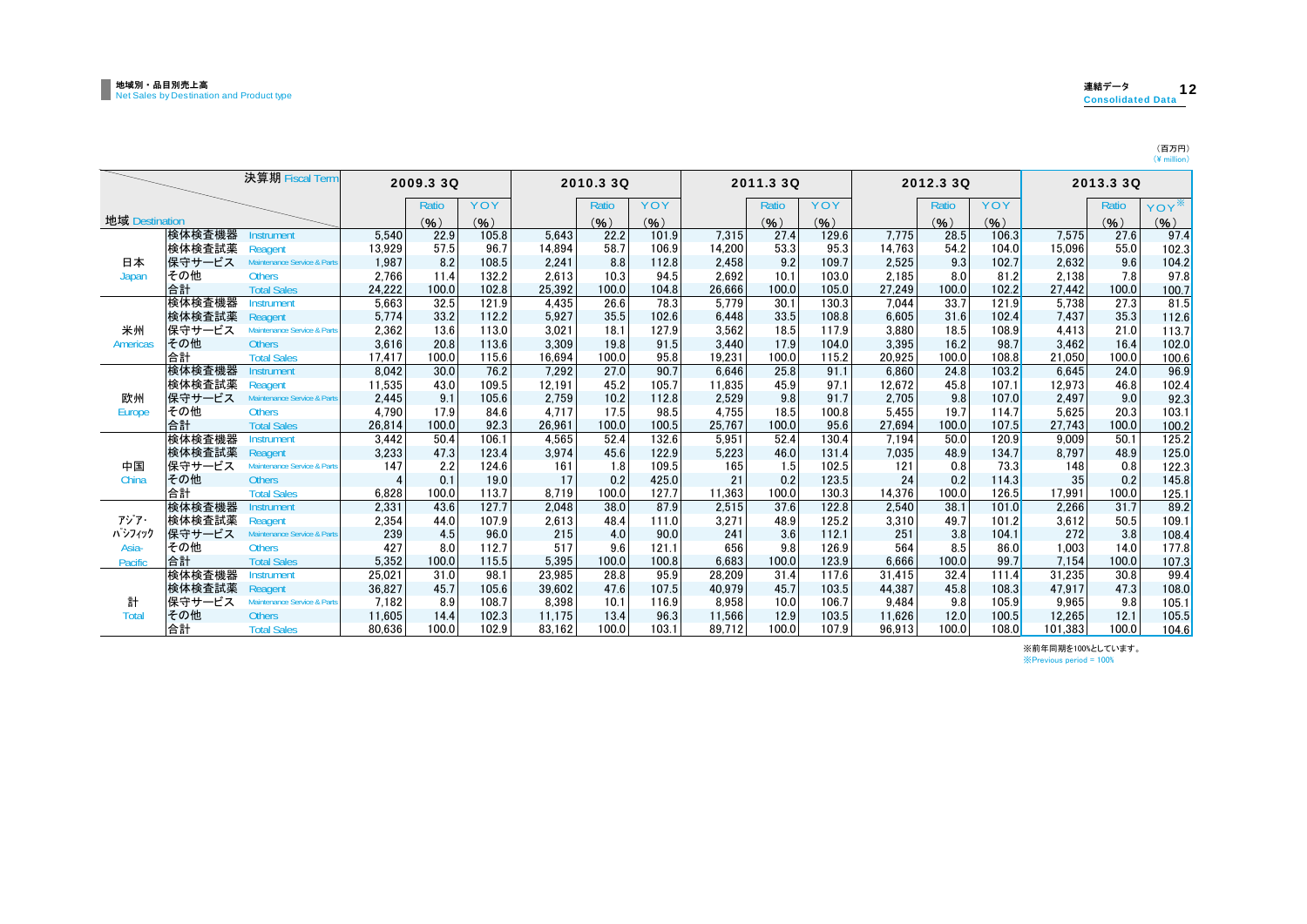## 所在地別売上高および営業利益の状況[第3四半期累計] しんしょう しょうしょう しんしょう しょうしょう こくしゅうしょう こうしょう

連結データ**Consolidated Data** 

(百万円)

# Net Sales and Operating Income (Loss) by Geographical Region

(Net Sales and Operating Income (Loss) of Subsidiaries in the Region) [3rd Quarter]

|                     |                         |                                           |                    |              |               |                 |                          |               |                 |              |                |                 |              |               |                    |              |                | $(4$ million)      |
|---------------------|-------------------------|-------------------------------------------|--------------------|--------------|---------------|-----------------|--------------------------|---------------|-----------------|--------------|----------------|-----------------|--------------|---------------|--------------------|--------------|----------------|--------------------|
|                     |                         | 決算期 Fiscal Term                           |                    | 2009.3 3Q    |               |                 | 2010.3 3Q                |               |                 | 2011.3 3Q    |                |                 | 2012.3 3Q    |               |                    | 2013.3 3Q    |                | 2013.3 通期予想        |
|                     |                         |                                           |                    |              |               |                 |                          |               |                 |              |                |                 |              |               |                    |              |                | (Forecast)         |
|                     |                         |                                           |                    | Ratio        | YOY           |                 | Ratio                    | YOY           |                 | Ratio        | YOY            |                 | Ratio        | YOY           |                    | Ratio        | YOY            |                    |
|                     | 所在地 Geographical Region |                                           |                    | (%)          | (%)           |                 | (%)                      | (%)           |                 | (%)          | (%)            |                 | (%)          | $(\% )$       |                    | (%)          | (% )           |                    |
|                     | 外部売上高                   | <b>Sales to Customers</b>                 | 25,587             | 51.0         | 103.4         | 26,650          | 55.4                     | 104.2         | 29,188          | 53.1         | 109.5          | 30,029          | 50.2         | 102.9         | 29,449             | 47.6         | 98.1           | 43,300             |
|                     | 内部売上高                   | Intra-area Transfer                       | 24,621             | 49.0         | 116.2         | 21,428          | 44.6                     | 87.0          | 25.787          | 46.9         | 120.3          | 29.743          | 49.8         | 115.3         | 32.437             | 52.4         | 109.1          | 43,000             |
| 日本                  | 売上高 計                   | <b>Total Sales</b>                        | 50,208             | 100.0        | 109.3         | 48.079          | 100.0                    | 95.8          | 54.975          | 100.0        | 114.3          | 59.772          | 100.0        | 108.7         | 61.887             | 100.0        | 103.5          | 86,300             |
| Japan               | 営業費用                    | <b>Operating Expenses</b>                 | 46.164             | 91.9         | 113.8         | 45,850          | 95.4                     | 99.3          | 49.659          | 90.3         | 108.3          | 53,366          | 89.3         | 107.5         | 54.096             | 87.4         | 101.4          | 76,650             |
|                     | 営業利益                    | <b>Operating Income</b>                   | 4.043              | 8.1          | 75.4          | 2.228           | 4.6                      | 55.1          | 5.316           | 9.7          | 238.6          | 6.406           | 10.7         | 120.5         | 7.790              | 12.6         | 121.6          | 9,650              |
|                     | 外部売上高                   | <b>Sales to Customers</b>                 | 17,381             | 100.0        | 115.7         | 16,590          | 100.0                    | 95.4          | 18.364          | 100.0        | 110.7          | 19,736          | 100.0        | 107.5         | 20.405             | 100.0        | 103.4          | 27,540             |
|                     | 内部売上高                   | Intra-area Transfer                       |                    | 0.0          | 6.7           |                 | 0.0                      | 700.0         |                 |              | 14.3           |                 |              | 100.0         |                    | 0.0          | 100.0          |                    |
| 米州                  | 売上高 計                   | <b>Total Sales</b>                        | 17,382             | 100.0        | 115.6         | 16.597          | 100.0                    | 95.5          | 18.366          | 100.0        | 110.7          | 19,738          | 100.0        | 107.5         | 20.407             | 100.0        | 103.4          | 27,540             |
| Americas            | 営業費用                    | <b>Operating Expenses</b>                 | 16,255             | 93.5         | 113.1         | 14,722          | 88.7                     | 90.6          | 16,167          | 88.0         | 109.8          | 17,478          | 88.5         | 108.1         | 19,036             | 93.3         | 108.9          | 26,000             |
|                     | 営業利益                    | <b>Operating Income</b>                   | 1,127              | 6.5          | 169.0         | 1,875           | 11.3                     | 166.4         | 2,198           | 12.0         | 117.2          | 2,260           | 11.5         | 102.8         | 1.370              | 6.7          | 60.6           | 1,540              |
|                     | 外部売上高                   | <b>Sales to Customers</b>                 | 26,758             | 98.6         | 92.2          | 26,927          | 98.6                     | 100.6         | 25,704          | 99.2         | 95.5           | 27,519          | 98.8         | 107.1         | 27,592             | 98.8         | 100.3          | 37,640             |
|                     | 内部売上高                   | Intra-area Transfer                       | 383                | 1.4          | 114.7         | 373             | 1.4                      | 97.4          | 196             | 0.8          | 52.5           | 338             | 1.2          | 172.4         | 341                | 1.2          | 100.9          | 300                |
| 欧州                  | 売上高 計                   | <b>Total Sales</b>                        | 27,141             | 100.0        | 92.4          | 27,301          | 100.0                    | 100.6         | 25,900          | 100.0        | 94.9           | 27,858          | 100.0        | 107.6         | 27,934             | 100.0        | 100.3          | 37,940             |
| Europe              | 営業費用                    | <b>Operating Expenses</b>                 | 23.373             | 86.1         | 90.1          | 23.427          | 85.8                     | 100.2         | 22.335          | 86.2         | 95.3           | 23.960          | 86.0         | 107.3         | 23.741             | 85.0         | 99.1           | 32.000             |
|                     | 営業利益                    | Operating Income                          | 3.767              | 13.9         | 110.2         | 3.873           | 14.2                     | 102.8         | 3.564           | 13.8         | 92.0           | 3.897           | 14.0         | 109.3         | 4.192              | 15.0         | 107.6          | 5,940              |
|                     | 外部売上高                   | <b>Sales to Customers</b>                 | 6,828              | 99.9         | 113.7         | 8.719           | 100.0                    | 127.7         | 11,363          | 100.0        | 130.3          | 14,376          | 100.0        | 126.5         | 17,988             | 100.0        | 125.1          | 22,500             |
|                     | 内部売上高                   | Intra-area Transfer                       | 4                  | 0.1          | 36.4          | 3               | 0.0                      | 75.0          | $\overline{4}$  |              | 133.3          | $\overline{4}$  |              | 100.0         | 3                  | 0.0          | 75.0           |                    |
| 中国                  | 売上高 計                   | <b>Total Sales</b>                        | 6,833              | 100.0        | 113.6         | 8.722           | 100.0                    | 127.6         | 11.368          | 100.0        | 130.3          | 14,380          | 100.0        | 126.5         | 17.992             | 100.0        | 125.1          | 22,500             |
| China               | 営業費用                    | <b>Operating Expenses</b>                 | 5,997              | 87.8         | 111.3         | 6,559           | 75.2                     | 109.4         | 9,191           | 80.9         | 140.1          | 12,429          | 86.4         | 135.2         | 16,004             | 89.0         | 128.8          | 20,450             |
|                     | 営業利益                    | <b>Operating Income</b>                   | 835                | 12.2         | 133.6         | 2,163           | 24.8                     | 259.0         | 2,176           | 19.1         | 100.6          | 1.950           | 13.6         | 89.6          | 1.987              | 11.0         | 101.9          | 2,050              |
| アジア・                | 外部売上高                   | <b>Sales to Customers</b>                 | 4,081              | 96.7         | 115.6         | 4,274           | 97.2                     | 104.7         | 5,092           | 97.4         | 119.1          | 5,250           | 98.2         | 103.1         | 5,947              | 98.0         | 113.3          | 9,020              |
| パシフィック              | 内部売上高<br>売上高 計          | Intra-area Transfer<br><b>Total Sales</b> | 139<br>4,220       | 3.3<br>100.0 | 67.8<br>113.0 | 120<br>4,395    | 2.7<br>100.0             | 86.3<br>104.1 | 134<br>5,226    | 2.6<br>100.0 | 111.7<br>118.9 | 94<br>5,345     | 1.8<br>100.0 | 70.1<br>102.3 | 118<br>6.066       | 2.0<br>100.0 | 125.5          | 100<br>9,120       |
| Asia-               | 営業費用                    | <b>Operating Expenses</b>                 | 3,709              | 87.9         | 113.0         | 3,648           | 83.0                     | 98.4          | 4.624           | 88.5         | 126.8          | 5,213           | 97.5         | 112.7         | 5.490              | 90.5         | 113.5<br>105.3 | 8,400              |
| Pacific             | 営業利益                    | Operating Income                          | 511                | 12.1         | 112.6         | 747             | 17.0                     | 146.2         | 602             | 11.5         | 80.6           | 131             | 2.5          | 21.8          | 575                | 9.5          | 438.9          | 720                |
|                     | 外部売上高                   | <b>Sales to Customers</b>                 | 80,636             | 76.2         | 102.9         | 83.162          | 79.1                     | 103.1         | 89.712          | 77.4         | 107.9          | 96.913          | 76.3         | 108.0         | 101.383            | 75.5         | 104.6          | 140,000            |
|                     | 内部売上高                   | Intra-area Transfer                       | 25.149             | 23.8         | 115.6         | 21.933          | 20.9                     | 87.2          | 26.124          | 22.6         | 119.1          | 30.182          | 23.7         | 115.5         | 32.904             | 24.5         | 109.0          | 43,400             |
| 計                   | 売上高 計                   | <b>Total Sales</b>                        | 105.786            | 100.0        | 105.7         | 105,095         | 100.0                    | 99.3          | 115.836         | 100.0        | 110.2          | 127.095         | 100.0        | 109.7         | 134,287            | 100.0        | 105.7          | 183,400            |
| <b>Total</b>        | 営業費用                    | <b>Operating Expenses</b>                 | 95.500             | 90.3         | 106.6         | 94,206          | 89.6                     | 98.6          | 101.978         | 88.0         | 108.3          | 112.448         | 88.5         | 110.3         | 118.370            | 88.1         | 105.3          | 163,500            |
|                     | 営業利益                    | <b>Operating Income</b>                   | 10.286             | 9.7          | 97.7          | 10.888          | 10.4                     | 105.9         | 13.858          | 12.0         | 127.3          | 14.646          | 11.5         | 105.7         | 15,917             | 11.9         | 108.7          | 19,900             |
|                     | 外部売上高                   | <b>Sales to Customers</b>                 |                    |              |               |                 |                          |               |                 |              |                |                 |              |               |                    |              |                |                    |
| 消去/                 | 内部売上高                   | Intra-area Transfer                       | $\triangle$ 25.149 |              |               | $\Delta$ 21,933 |                          |               | $\Delta$ 26,124 |              |                | $\Delta$ 30.182 |              |               | $\triangle$ 32,904 |              |                | $\triangle$ 43,400 |
| 全社                  | 売上高 計                   | <b>Total Sales</b>                        | $\triangle$ 25,149 |              |               | $\Delta$ 21,933 | $\overline{\phantom{a}}$ |               | $\Delta$ 26,124 |              |                | $\Delta$ 30,182 |              |               | $\triangle$ 32,904 |              |                | $\triangle$ 43,400 |
| <b>Eliminations</b> | 営業費用                    | <b>Operating Expenses</b>                 | △ 24,952           |              |               | $\Delta$ 22,176 |                          |               | $\Delta$ 25,715 |              |                | $\Delta$ 29,190 |              |               | $\Delta$ 32,179    |              |                | $\triangle$ 43,500 |
| Corporate           | 営業利益                    | Operating Income                          | $\Delta$ 197       |              |               | 243             |                          |               | $\triangle$ 408 |              |                | $\triangle$ 992 |              |               | $\triangle$ 724    |              |                | 100                |
|                     | 外部売上高                   | <b>Sales to Customers</b>                 | 80.636             | 100.0        | 102.9         | 83.162          | 100.0                    | 103.1         | 89.712          | 100.0        | 107.9          | 96,913          | 100.0        | 108.0         | 101,383            | 100.0        | 104.6          | 140,000            |
|                     | 内部売上高                   | Intra-area Transfer                       |                    |              |               |                 |                          |               |                 |              |                |                 |              |               |                    |              |                |                    |
| 連結                  | 売上高 計                   | <b>Total Sales</b>                        | 80,636             | 100.0        | 102.9         | 83,162          | 100.0                    | 103.1         | 89.712          | 100.0        | 107.9          | 96.913          | 100.0        | 108.0         | 101.383            | 100.0        | 104.6          | 140,000            |
| Consolidated        | 営業費用                    | <b>Operating Expenses</b>                 | 70,548             | 87.5         | 102.9         | 72,030          | 86.6                     | 102.1         | 76,263          | 85.0         | 105.9          | 83,258          | 85.9         | 109.2         | 86,190             | 85.0         | 103.5          | 120,000            |
|                     | 営業利益                    | <b>Operating Income</b>                   | 10.088             | 12.5         | 102.9         | 11.132          | 13.4                     | 110.3         | 13.449          | 15.0         | 120.8          | 13.654          | 14.1         | 101.5         | 15.192             | 15.0         | 111.3          | 20,000             |

●日本所在地には、韓国、モンゴル、アイデックス社向けなどの売上、利益を含みます。 ●Sales and Operating Income in Japan include those to Korea, Mongolia, IDEXX and other countries.

※前年同期を100%としています。 ●通期予想は、2012年11月に修正したものです。 ※Previous period = 100% ●Business forecast was revised in November 2012.

●アジア・パシフィック所在地には 韓国 モンゴルなどの売上 利益を含みません <sup>13</sup> ●アジア・パシフィック所在地には、韓国、モンゴルなどの売上、利益を含みません。 ●Sales in Asia Pacific exclude Korea and Mongolia.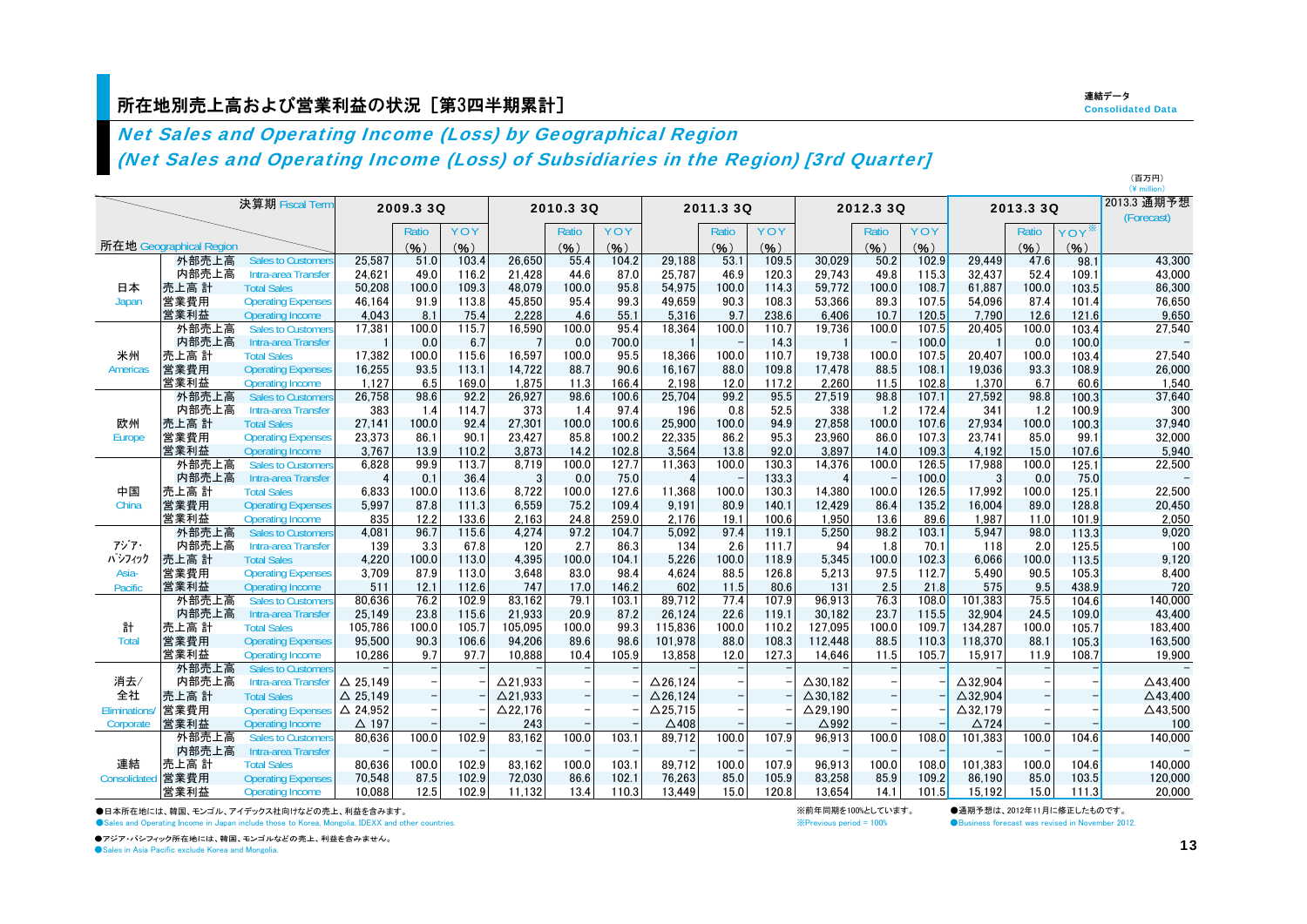# ー<br>単独デー<u>タ</u>

Non-Consolidated Data

## 主要単独財務指標 [第3四半期累計]

# Non-Consolidated Financial Summary [3rd Quarter]

| 項目 Item       |                                                          |       | 決算期 Fiscal Term       | 2009.3 30 | 2010.3 3Q | 2011.3 30 | 2012.3 30 | 2013.3 30 |
|---------------|----------------------------------------------------------|-------|-----------------------|-----------|-----------|-----------|-----------|-----------|
| 売上高           | <b>Net Sales</b>                                         | (百万円) | $(*$ million)         | 49.411    | 47.383    | 54.059    | 58.942    | 61.193    |
| 営業利益          | Operating Income                                         | (百万円) | $(*$ million)         | 3,595     | 1.537     | 4.431     | 5.605     | 6,918     |
| 経常利益          | Ordinary Income                                          | (百万円) | $(*$ million)         | 4.968     | 4.649     | 7.130     | 8.088     | 9.084     |
| 当期純利益         | Net Income                                               | (百万円) | $(Y \text{ million})$ | 3.438     | 3.248     | 5.288     | 5.799     | 6.374     |
| 1株当たり配当金      | Cash Divdends per Share                                  | (円)   | $(\yen)$              |           |           |           |           |           |
| <うち1株当たり中間配当> | <interim cash="" dividends="" per="" share=""></interim> |       |                       |           |           |           |           |           |
| 1株当たり当期純利益    | Net Income per Share                                     | (円)   | $(\dagger)$           |           |           |           |           |           |
| 自己資本当期純利益率    | Return on Equity [ROE]                                   | (96)  |                       |           |           |           |           |           |
| 売上総利益率        | <b>Gross Profit per Net Sales</b>                        | (9/6) |                       | 55.3      | 54.1      | 55.1      | 55.2      | 55.1      |
| 売上高経常利益率      | Ordinary Income per Net Sales                            | (96)  |                       | 10.1      | 9.8       | 13.2      | 13.7      | 14.8      |
| 売上高当期純利益率     | Net Income per Net Sales                                 | (96)  |                       | 7.0       | 6.9       | 9.8       | 9.8       | 10.4      |

| 項目 Item  |                                |       | 決算期 Fiscal Term    | 2009.3 30 | 2010.3 30 | 2011.3 30 | 2012.3 30      | 2013.3 30     |
|----------|--------------------------------|-------|--------------------|-----------|-----------|-----------|----------------|---------------|
| 資本金      | <b>Capital Stock</b>           | (百万円) | $(*$ million)      | 8.685     | 8.751     | 8.997     | 9.136          | 9.471         |
| 発行済株式数   | <b>Number of Shares Issued</b> | (千株)  | (thousand shares)  | 51.243.5  | 51.312.2  | 51.446.1  | 102.991.2      | 103.229.0     |
| 純資産      | <b>Net Assets</b>              | (百万円) | $(*$ million)      | 74.101    | 75.275    | 78.739    | 82.790         | 87,846        |
| 総資産      | <b>Total Assets</b>            | (百万円) | $(*$ million)      | 98.822    | 99.350    | 100.328   | 105.863        | 112.488       |
| 有利子負債    | Interest-bearing Liabilities   | (百万円) | $(*$ million)      | 6,841     | 6,524     | 2,263     | 3.006          | 2.140         |
| 自己資本比率   | <b>Equity Ratio</b>            | (96)  |                    | 74.4      | 75.1      | 77.9      | 77.7I          | 77.7 <b>1</b> |
| 1株当たり純資産 | Net Assets per Share           | (円)   | $(\divideontimes)$ | 1.437.53  | .456.46   | 1.521.74  | 800.07         | 848.55        |
| 従業員数     | Number of Employees            |       |                    | . 456     | 1.622     | .653      | 1.777 <b>l</b> | .843          |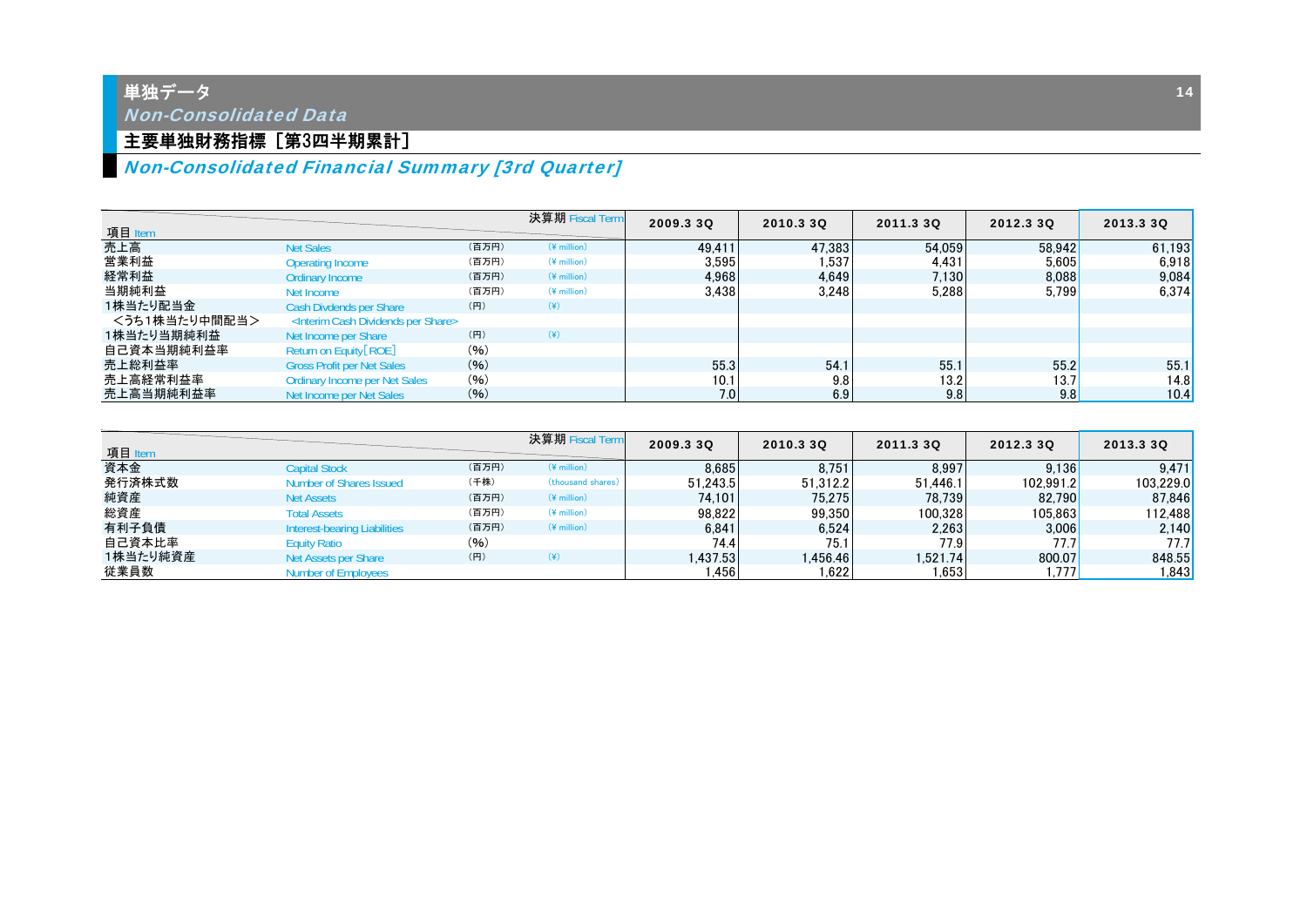関連データ

Associated Data

## 株式情報

Stock Information



'09.3 '10.3 '11.3 '12.3 '12.9

'09.3 '10.3 '11.3 '12.3 '12.9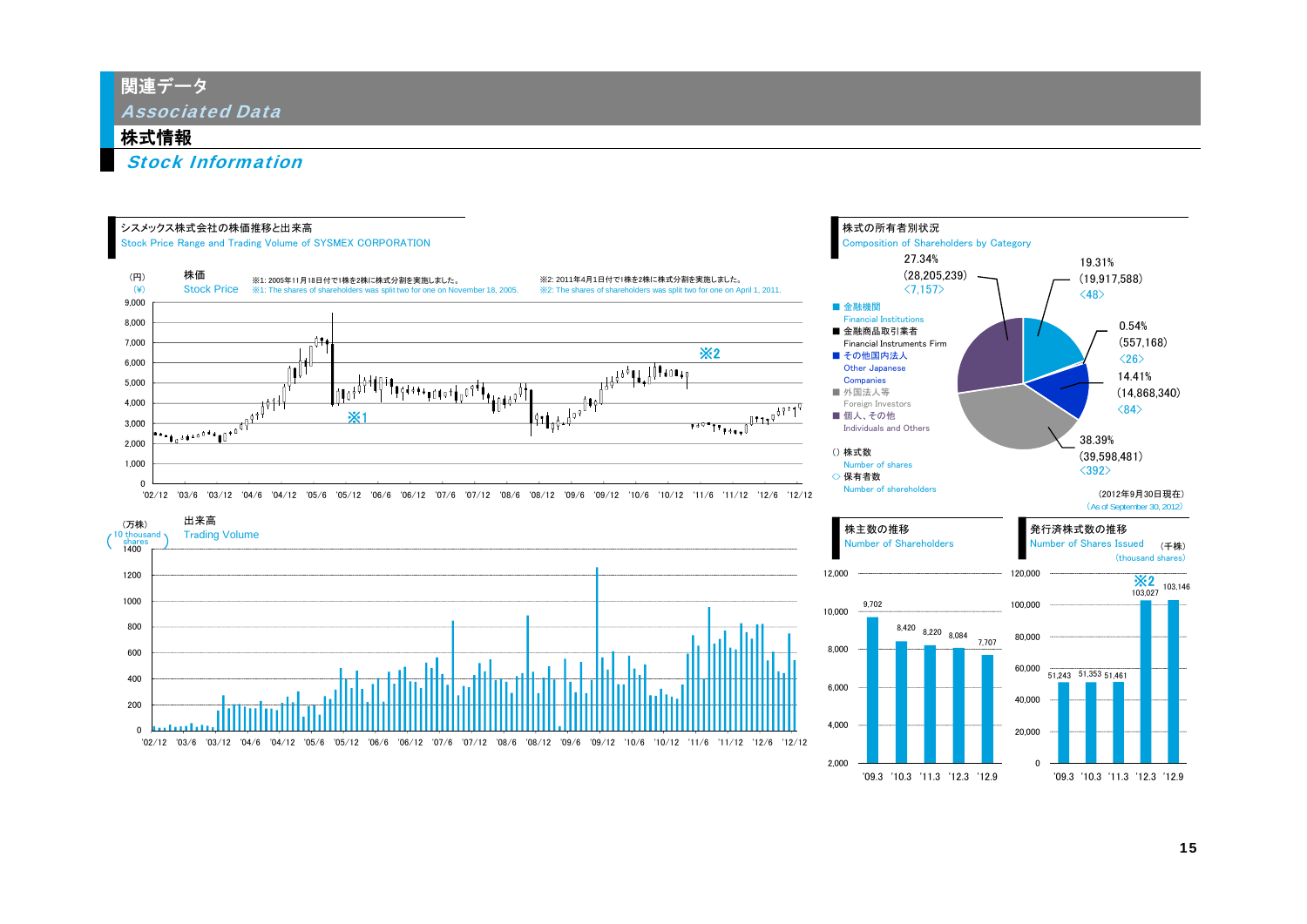### Corporate Data

| シスメックス株式会社<br><b>Sysmex Corporation</b>       |                                                                                                       | 主な事業内容                       | 臨床検査機器、検査用試薬ならびに関連ソフトウェアなどの<br>開発・製造・販売・輸出入<br>Development, manufacture, sales, import and export of diagnostics<br>instruments and reagents, and related software |                                      |                                                 |  |  |
|-----------------------------------------------|-------------------------------------------------------------------------------------------------------|------------------------------|--------------------------------------------------------------------------------------------------------------------------------------------------------------------|--------------------------------------|-------------------------------------------------|--|--|
| 本社所在地<br><b>Address of Head Office</b>        | 〒651-0073 兵庫県神戸市中央区脇浜海岸通1丁目5番1号<br>1-5-1, Wakinohama-Kaigandori, Chuo-ku, Kobe, Hyogo 651-0073, Japan | <b>Main Line of Business</b> |                                                                                                                                                                    |                                      |                                                 |  |  |
| 電話番号 Telephone<br><b>F</b> A XFacsimile       | $(078)$ 265-0500<br>(代表)<br>$(078)$ 265-0524                                                          | 主な販売先                        | 国立病院、一般病院、大学、研究所、その他医療機関                                                                                                                                           |                                      |                                                 |  |  |
| 設立年月日<br>Date of Establishment                | 昭和43年2月20日<br>February 20, 1968                                                                       | <b>Customers</b>             | National and public hospitals, general hospitals,<br>and other medical institutions, universities, and research institutes                                         |                                      |                                                 |  |  |
| 資本金<br>Paid-in Capital                        | (千円)<br>9, 471, 798<br>(¥ thousand)                                                                   |                              | 本社<br><b>Head Office</b>                                                                                                                                           | 仙台支店<br>Sendai Branch                | 新潟営業所<br>Niigata Sales Office                   |  |  |
| 従業員数                                          | 2,156名 (単独/Non-Consolidated)<br>5.521名 (連結/Consolidated)<br>※嘱託及びパートタイマーなどを含む                         |                              | 東京支社<br><b>Tokyo Office</b>                                                                                                                                        | 北関東支店<br>Kita Kanto Branch           | 千葉営業所<br>Chiba Sales Office                     |  |  |
| <b>Number of Employees</b>                    | <b>XIncluding part-time employee</b><br>$39.2 \, \pm \,$<br>従業員平均年齢<br>average age                    |                              | テクノパーク<br>Technopark                                                                                                                                               | 東京支店<br><b>Tokyo Branch</b>          | 静岡営業所<br>Shizuoka Sales Office                  |  |  |
|                                               | 10.9年<br>従業員平均勤続年数 average years of employment                                                        |                              | ソリューションセンター<br><b>Solution Center</b>                                                                                                                              | 名古屋支店<br>Nagoya Branch               | 金沢営業所<br>Kanazawa Sales Office                  |  |  |
| 発行済株式総数                                       | 103, 229<br>千株                                                                                        |                              | 加古川工場<br>Kakogawa Factory                                                                                                                                          | 大阪支店<br>Osaka Branch                 | 京都営業所<br><b>Kyoto Sales Office</b>              |  |  |
| Number of Shares Issued                       | (thousand shares)                                                                                     | 事業所<br><b>Offices</b>        | タンパク質開発センター<br><b>Protein Development Center</b>                                                                                                                   | 広島支店<br>Hiroshima Branch             | 神戸営業所<br><b>Kobe Sales Office</b>               |  |  |
| 決算期<br>Settlement Day                         | 3月31日<br>March 31                                                                                     |                              |                                                                                                                                                                    | 福岡支店<br><b>Fukuoka Branch</b>        | 高松営業所<br><b>Takamatsu Sales Office</b>          |  |  |
| 上場市場<br><b>Stock Listings</b>                 | 東京証券取引所 市場第一部                                                                                         |                              |                                                                                                                                                                    | 札幌営業所<br><b>Sapporo Sales Office</b> | 岡山営業所<br>Okayama Sales Office                   |  |  |
|                                               | <b>Tokyo Stock Exchange, First Section</b><br>大阪証券取引所 市場第一部                                           |                              |                                                                                                                                                                    | 盛岡営業所<br>Morioka Sales Office        | 鹿児島営業所<br>Kagoshima Sales Office                |  |  |
| 証券コードNo.<br><b>Stock Exchange Code Number</b> | Osaka Securities Exchange, First Section<br>6869                                                      |                              |                                                                                                                                                                    | 長野営業所<br>Nagano Sales Office         | 首都圏サービスセンター<br>Metropolitan Area Service Center |  |  |

※2011年4月1日付で1株を2株に株式分割を実施しました。

※The shares of shareholders was split two for one on April 1, 2011.

(2012年12月31日現在) (As of December 31, 2012)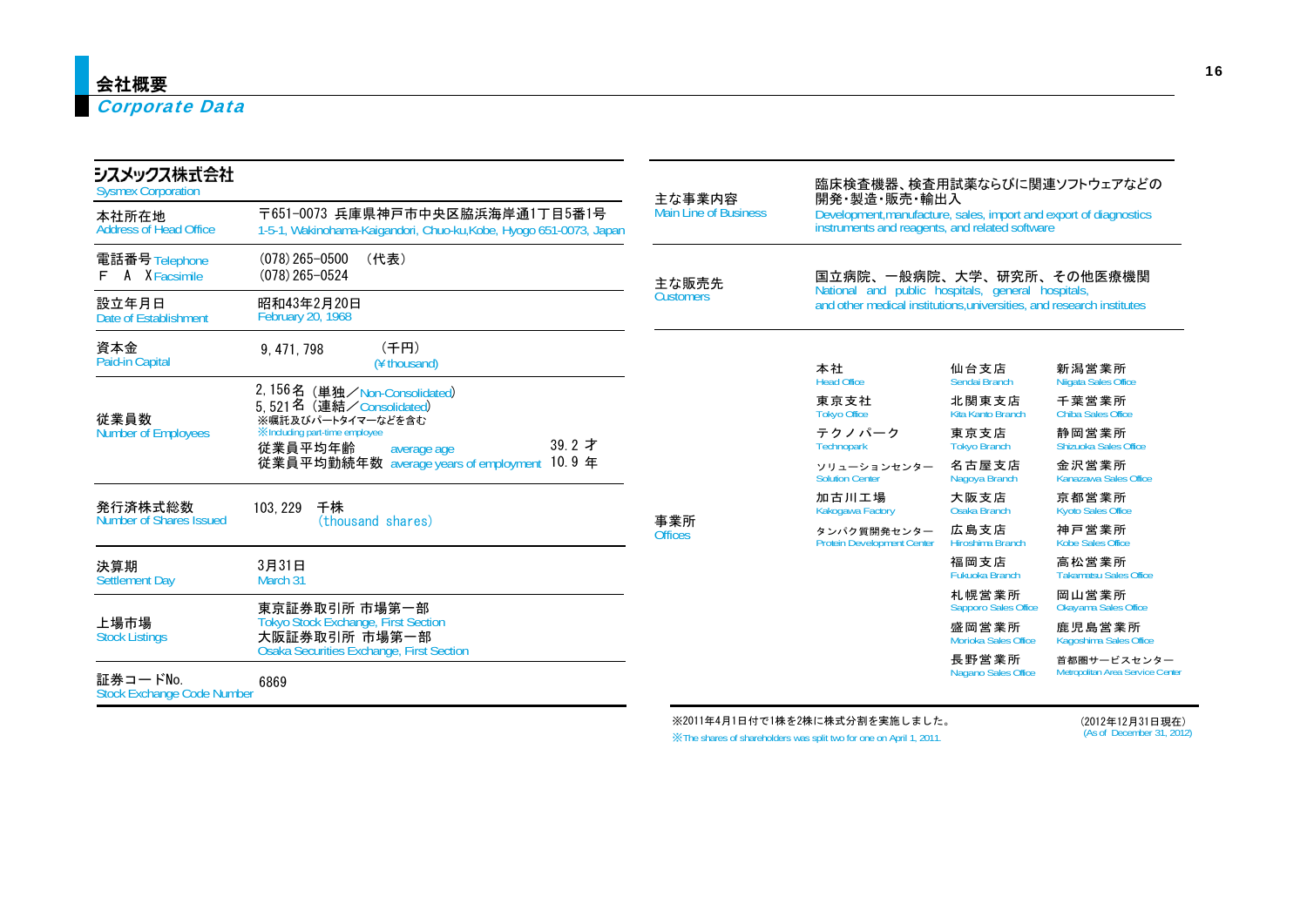# 連結子会社および関連会社

### Consolidated Subsidiaries and Affiliates

|                                             |                              |                                            |          |                     | (2012年12月31日現在)<br>(As of December 31, 2012)    |
|---------------------------------------------|------------------------------|--------------------------------------------|----------|---------------------|-------------------------------------------------|
|                                             | 会社名<br><b>Corporate Name</b> |                                            |          | 所在地<br>Location     | グループ出資比率<br><b>Equity Qwnership by</b><br>Group |
| シスメックス国際試薬株式会社                              |                              | Sysmex International Reagents Co., Ltd.    | 日本       | Japan               | 100                                             |
| シスメックスRA株式会社                                |                              | Sysmex RA Co., Ltd.                        | 日本       | Japan               | 100                                             |
| シスメックスメディカ株式会社                              |                              | Sysmex Medica Co., Ltd.                    | 日本       | Japan               | 100                                             |
| シスメックスTMC株式会社                               |                              | Sysmex TMC Co., Ltd.                       | 日本       | Japan               | 100                                             |
| シスメックスCNA株式会社                               |                              | Sysmex CNA Co., Ltd.                       | 日本       | Japan               | 100                                             |
| シスメックス・ビオメリュー株式会社*                          |                              | Sysmex bioMérieux Co., Ltd.*               | 日本       | Japan               | 34                                              |
| Sysmex America, Inc.                        |                              |                                            | 米国       | U.S.A.              | 100                                             |
| Sysmex Reagents America, Inc.               |                              |                                            | 米国       | U.S.A.              | 100                                             |
| Sysmex Canada, Inc.                         |                              |                                            | カナダ      | Canada              | 100                                             |
| Sysmex do Brasil Industria e Comercio Ltda. |                              |                                            | ブラジル     | <b>Brazil</b>       | 100                                             |
| Sysmex Europe GmbH                          |                              |                                            | ドイツ      | Germany             | 100                                             |
| Sysmex Deutschland GmbH                     |                              |                                            | ドイツ      | Germany             | 100                                             |
| Sysmex UK Limited                           |                              |                                            | 英国       | U.K.                | 100                                             |
| Sysmex France S.A.S.                        |                              |                                            | フランス     | France              | 100                                             |
| Sysmex Espana S.L.                          |                              |                                            | スペイン     | Spain               | 100                                             |
| Sysmex Polska Sp.z o.o.                     |                              |                                            | ポーランド    | Poland              | 100                                             |
| Sysmex Middle East FZ-LLC                   |                              |                                            | アラブ首長国連邦 | <b>UAE</b>          | 100                                             |
| Sysmex South Africa (Pty) Ltd.              |                              |                                            | 南アフリカ    | <b>South Africa</b> | 100                                             |
| 他13社                                        |                              |                                            |          |                     |                                                 |
| 希森美康医用電子(上海)有限公司                            |                              | Sysmex Shanghai Ltd.                       | - 中国     | China               | 100                                             |
| 済南希森美康医用雷子有限公司                              |                              | Jinan Sysmex Medical Electronics Co., Ltd. | 中国       | China               | 100                                             |
| 希森美康香港有限公司                                  |                              | <b>Sysmex Hong Kong Limited</b>            | 中国       | China               | 100                                             |
| 希森美康生物科技(無錫)有限公司                            |                              | Sysmex Wuxi Co., Ltd.                      | 中国       | China               | 100                                             |
| Sysmex Asia Pacific Pte Ltd.                |                              |                                            | シンガポール   | Singapore           | 100                                             |
| Sysmex (Malaysia) Sdn Bhd                   |                              |                                            | マレーシア    | Malaysia            | 100                                             |
| Sysmex (Thailand) Co., Ltd.                 |                              |                                            | タイ       | <b>Thailand</b>     | 100                                             |
| PT. Sysmex Indnesia                         |                              |                                            | インドネシア   | Indonesia           | 100                                             |
| Sysmex Vietnam Company Limited              |                              |                                            | ベトナム     | Vietnam             | 100                                             |
| Sysmex Transasia Services Pvt. Ltd.         |                              |                                            | インド      | India               | 51                                              |
| Sysmex TAIWAN Co., Ltd.                     |                              |                                            | 台湾       | <b>Taiwan</b>       | 100                                             |
| Sysmex New Zealand Limited                  |                              |                                            | ニュージーランド | <b>New Zealand</b>  | 100                                             |
| 他2社                                         |                              |                                            | *持分法適用会社 |                     |                                                 |

Company under the application of the equity method